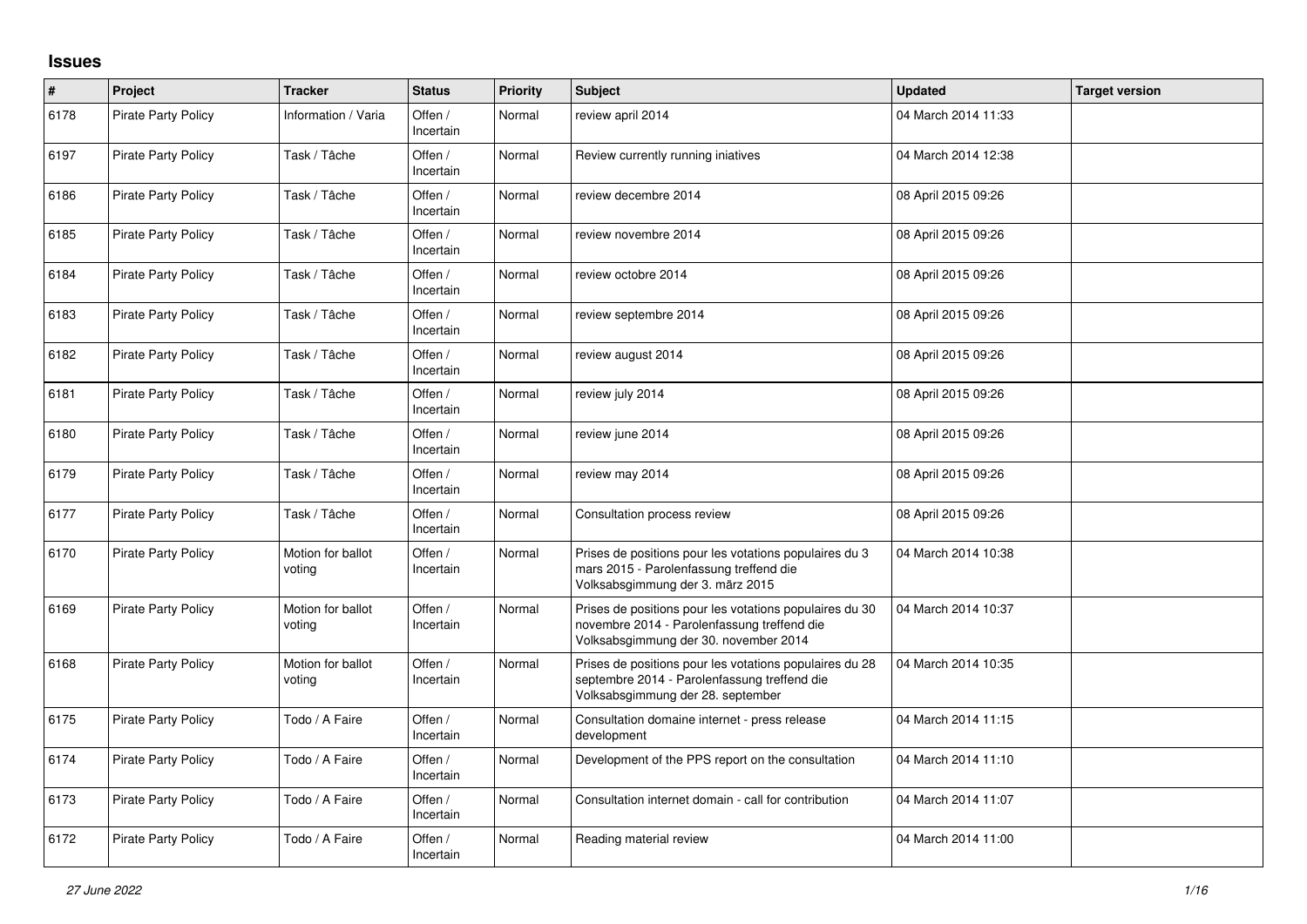| $\#$ | Project                                   | <b>Tracker</b>      | <b>Status</b>            | <b>Priority</b> | <b>Subject</b>                                                                      | <b>Updated</b>         | <b>Target version</b>                                         |
|------|-------------------------------------------|---------------------|--------------------------|-----------------|-------------------------------------------------------------------------------------|------------------------|---------------------------------------------------------------|
| 6171 | Pirate Party Policy                       | Todo / A Faire      | Offen /<br>Incertain     | Normal          | Consultation domaine internet                                                       | 04 March 2014 11:13    |                                                               |
| 8072 | Sektion Zürich                            | Information / Varia | Tabled                   | Normal          | Listenverbindung PPZH Nationalratswahlen 2019                                       | 28 May 2019 21:31      | Vorstandsitzung 2019-1                                        |
| 7160 | <b>Section Vaud</b>                       | Information / Varia | Tabled                   | Normal          | Retour sur la réunion e débriefing de la RTS -<br>Campagne EF2016                   | 03 August 2019 09:47   | Réunion de comité - 28 avril<br>2016                          |
| 6520 | Sektion Wallis / section<br>valaisan      | Information / Varia | Tabled                   | Normal          | Assemblée constituante                                                              | 23 July 2015 16:03     |                                                               |
| 6457 | Sektion St. Gallen und beide<br>Appenzell | Information / Varia | Tabled                   | Normal          | Piratengrillen                                                                      | 30 July 2014 16:21     |                                                               |
| 5873 | Sektion Wallis / section<br>valaisan      | Task / Tâche        | Tabled                   | Normal          | Pi-Vote Zertifikate                                                                 | 20 August 2017 08:31   | GV2017                                                        |
| 8544 | Piratenversammlung /<br>Assemblée Pirate  | Motion              | Tabled                   | Normal          | Bereinigung Differenzen Statuten und<br>Versammlungsreglement                       | 19 March 2022 21:22    | PV 2022.2                                                     |
| 8387 | Digitale Infrastruktur                    | Motion              | Tabled                   | Normal          | Konzept E-Mail Adressen                                                             | 16 February 2020 16:33 |                                                               |
| 8553 | Digitale Infrastruktur                    | Bug / Feature       | Needs<br>Feedback        | Urgent          | Newsletterversand Members-CiviCRM<br>hängt/unzureichende Zustellquote               | 03 April 2022 23:06    |                                                               |
| 7833 | Digitale Infrastruktur                    | Bug / Feature       | Needs<br>Feedback        | High            | Agenda der Website zeigt Termine nicht an & teilweise<br>mit schlechter Darstellung | 29 March 2018 12:32    |                                                               |
| 8489 | Digitale Infrastruktur                    | Bug / Feature       | Needs<br>Feedback        | Normal          | Zahlungs API                                                                        | 10 February 2022 16:50 |                                                               |
| 8396 | Digitale Infrastruktur                    | Bug / Feature       | <b>Needs</b><br>Feedback | Low             | Alte Redmine Projekte nicht mehr im Archiv aufgelistet                              | 12 February 2020 02:04 |                                                               |
| 8422 | Digitale Infrastruktur                    | Task / Tâche        | Needs<br>Feedback        | High            | Civi Crm Funktionen extern geben                                                    | 01 February 2022 02:19 |                                                               |
| 8108 | Digitale Infrastruktur                    | Task / Tâche        | Needs<br>Feedback        | Normal          | Hinterlegung Druckvorlagen                                                          | 10 February 2022 16:00 |                                                               |
| 7868 | Digitale Infrastruktur                    | Task / Tâche        | Needs<br>Feedback        | Normal          | Mailverteiler für die PPS Ticino erstellen                                          | 19 December 2019 01:40 |                                                               |
| 6311 | Sektion Wallis / section<br>valaisan      | Task / Tâche        | Needs<br>Feedback        | Normal          | Videoüberachung Brig: Umstellung der Webseite                                       | 20 August 2017 08:55   | Existierende/Funktionierende<br>Datenschutz- und GIDA Behörde |
| 6021 | Sektion Wallis / section<br>valaisan      | Task / Tâche        | Needs<br>Feedback        | Normal          | Amtsblatt Wallis: Öffentlich und Gratis                                             | 20 August 2017 08:34   | Existierende/Funktionierende<br>Datenschutz- und GIDA Behörde |
| 5430 | Sektion Wallis / section<br>valaisan      | Task / Tâche        | Needs<br>Feedback        | Normal          | Einrichtung interne Mailingliste                                                    | 20 August 2017 08:31   | GV2017                                                        |
| 5400 | Sektion Wallis / section<br>valaisan      | Task / Tâche        | Needs<br>Feedback        | Normal          | Dienststelle für Datenschutz und Öffentlichkeitsprinzip                             | 20 April 2017 17:36    |                                                               |
| 4067 | Sektion Wallis / section<br>valaisan      | Task / Tâche        | Needs<br>Feedback        | Normal          | Wildtierkameras im Wallis                                                           | 20 August 2017 08:33   | Existierende/Funktionierende<br>Datenschutz- und GIDA Behörde |
| 4064 | Bezirkssektion Winterthur                 | Task / Tâche        | Needs<br>Feedback        | Normal          | Liquid Feedback für die Stadt Winterthur                                            | 07 April 2013 15:34    | Parley 15 (2.5.2013)                                          |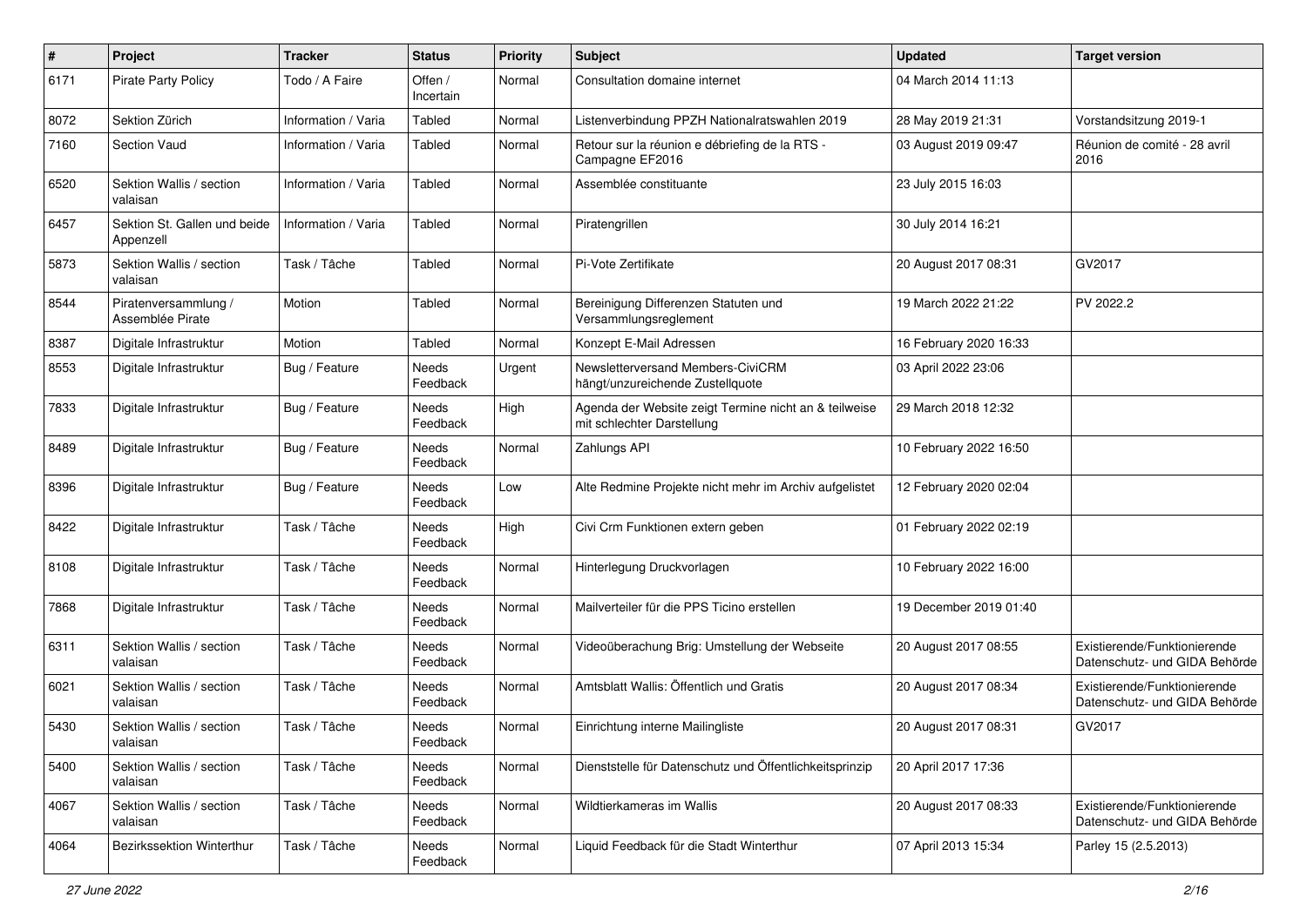| $\pmb{\#}$ | Project                                   | <b>Tracker</b> | <b>Status</b>     | <b>Priority</b> | Subject                                                                                                         | <b>Updated</b>         | <b>Target version</b>                |
|------------|-------------------------------------------|----------------|-------------------|-----------------|-----------------------------------------------------------------------------------------------------------------|------------------------|--------------------------------------|
| 6414       | Sektion St. Gallen und beide<br>Appenzell | Todo / A Faire | Needs<br>Feedback | High            | Kantonsratswahlen                                                                                               | 30 July 2014 15:28     | Vorstand 2014-07-30                  |
| 6402       | Sektion St. Gallen und beide<br>Appenzell | Todo / A Faire | Needs<br>Feedback | Normal          | Rechte organisieren                                                                                             | 30 July 2014 19:23     |                                      |
| 8545       | Digitale Infrastruktur                    | Bug / Feature  | Done              | Normal          | Überprüfung Funktionalität Mitglieder-Kontaktformular<br>FR                                                     | 03 April 2022 23:04    |                                      |
| 8467       | Vorstand - Comité PPS                     | Task / Tâche   | Done              | Urgent          | Vernehmlassung zum Bundesgesetz über den Einsatz<br>elektronischer Mittel zur Erfüllung von<br>Behördenaufgaben | 25 March 2021 22:38    |                                      |
| 7341       | Section Vaud                              | Task / Tâche   | Done              | Urgent          | Publipostage de formulaire Iscpt                                                                                | 19 April 2019 15:12    | Réunion de comité - 9 juin 2016      |
| 7179       | Section Vaud                              | Task / Tâche   | Done              | Urgent          | URGENT débat pour la RIE3                                                                                       | 10 March 2016 00:16    |                                      |
| 6748       | Press and Public Relations                | Task / Tâche   | Done              | Urgent          | PR - Bund niederlässt wieder IT Security!                                                                       | 02 April 2015 12:03    |                                      |
| 7527       | <b>Section Vaud</b>                       | Task / Tâche   | Done              | High            | Prise de possition sur le référendum vaudois sur la<br>mendicité                                                | 03 August 2019 12:57   | Réunion de Comité - 3.11.2016        |
| 8518       | AG Vernehmlassungen                       | Task / Tâche   | Done              | Normal          | Vernehmlassung 2021/96 Teilrevisionen vier<br>Ausführungserlasse des BÜPF (VÜPF, GebV-ÜPF,<br>VD-ÜPF, VVS-ÜPF)  | 21 May 2022 15:03      |                                      |
| 8351       | Vorstand - Comité PPS                     | Task / Tâche   | Done              | Normal          | Newsletter                                                                                                      | 25 May 2020 19:24      | Vorstandssitzung 2019 11 25          |
| 8120       | Section Vaud                              | Task / Tâche   | Done              | Normal          | Préparation de notre voyage à Olten le 23 juin 2019                                                             | 03 August 2019 20:59   | Réunion comité 2019-06-13            |
| 8033       | <b>Section Vaud</b>                       | Task / Tâche   | Done              | Normal          | Faire liste du matériel de campagne                                                                             | 03 August 2019 20:59   | Réunion comité 2019-02-21            |
| 7987       | Vorstand - Comité PPS                     | Task / Tâche   | Done              | Normal          | Kommunikationskonzept                                                                                           | 03 February 2020 19:12 | Vorstandssitzung 2019 05 27          |
| 7976       | <b>Section Vaud</b>                       | Task / Tâche   | Done              | Normal          | Sondage Politiciennes.ch                                                                                        | 01 November 2018 20:43 | Séance de comité 18-44               |
| 7470       | <b>Section Vaud</b>                       | Task / Tâche   | Done              | Normal          | Creation des stands                                                                                             | 13 June 2019 15:55     |                                      |
| 7468       | <b>Section Vaud</b>                       | Task / Tâche   | Done              | Normal          | Elections communales 2016 et EF 2015 - finances<br>factures ouvertes - point de sitation                        | 19 April 2019 15:10    | Réunion de Comité - 25.08.2016       |
| 7467       | Section Vaud                              | Task / Tâche   | Done              | Normal          | Formation média                                                                                                 | 13 June 2019 15:54     | Réunion de Comité - 25.08.2016       |
| 7466       | <b>Section Vaud</b>                       | Task / Tâche   | Done              | Normal          | Préparation Elections cantonales - désignation de<br>candidats - alliance - etc                                 | 13 June 2019 15:54     | Réunion de Comité - 25.08.2016       |
| 7463       | <b>Section Vaud</b>                       | Task / Tâche   | Done              | Normal          | Conférence-débats 2e partie 2016                                                                                | 19 April 2019 15:11    | Réunion de Comité - 6.10.2016        |
| 7462       | <b>Section Vaud</b>                       | Task / Tâche   | Done              | Normal          | Camnpagne Référendum LRens                                                                                      | 16 May 2019 16:35      | Réunion de Comité - 25.08.2016       |
| 7270       | <b>Section Vaud</b>                       | Task / Tâche   | Done              | Normal          | Rédaction et diffusion de la newsletter du PPVD pour le<br>mois d'avril                                         | 20 April 2016 09:19    | Réunion de comité - 28 avril<br>2016 |
| 7269       | Section Vaud                              | Task / Tâche   | Done              | Normal          | Travaux sur la vision pirate du développement<br>communal                                                       | 07 May 2018 13:02      | Réunion de comité - 28 avril<br>2016 |
| 7264       | Section Vaud                              | Task / Tâche   | Done              | Normal          | Tri des propositions par collectivité impactée                                                                  | 15 April 2016 15:30    | Réunion de comité - 14 avril<br>2016 |
| 7262       | Section Vaud                              | Task / Tâche   | Done              | Normal          | Révision du programme du PPVD                                                                                   | 07 May 2018 13:02      | Réunion de comité - 14 avril<br>2016 |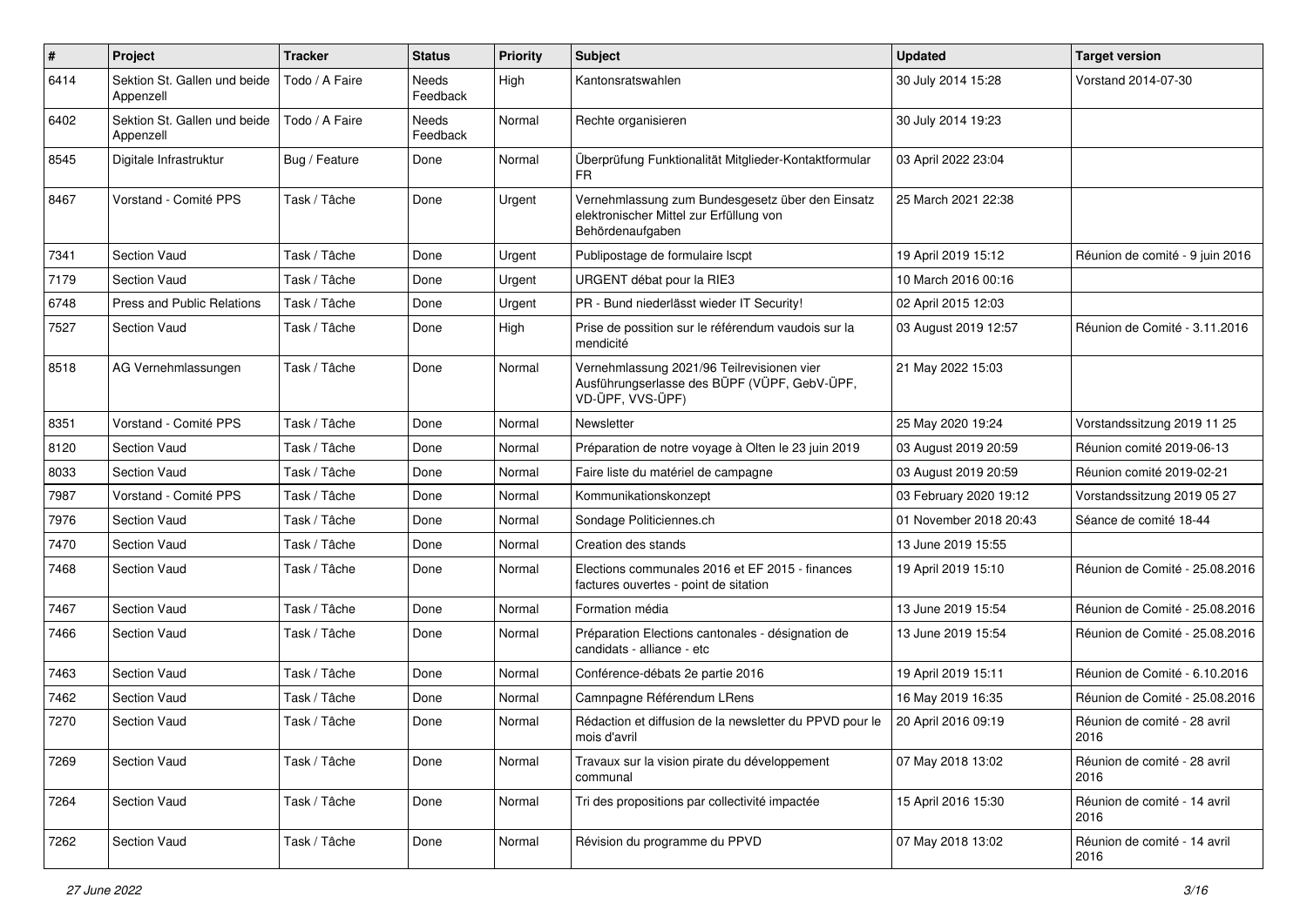| $\pmb{\#}$ | Project                                                  | <b>Tracker</b> | <b>Status</b> | <b>Priority</b> | <b>Subject</b>                                                                                                                                                                                                                                   | <b>Updated</b>          | <b>Target version</b>                |
|------------|----------------------------------------------------------|----------------|---------------|-----------------|--------------------------------------------------------------------------------------------------------------------------------------------------------------------------------------------------------------------------------------------------|-------------------------|--------------------------------------|
| 7236       | Section Vaud                                             | Task / Tâche   | Done          | Normal          | Organisation de la campagne référendaire LSCPT                                                                                                                                                                                                   | 07 May 2018 12:58       | Réunion de comité - 31 mars<br>2016  |
| 7195       | Section Vaud                                             | Task / Tâche   | Done          | Normal          | Révision de statuts du PPVD                                                                                                                                                                                                                      | 03 August 2019 09:48    | Réunion de comité - 28 avril<br>2016 |
| 7140       | <b>Section Vaud</b>                                      | Task / Tâche   | Done          | Normal          | Approbation et signature du PV de l'AG par les<br>membres du comité ainsi que les statuts du PPVD                                                                                                                                                | 08 September 2019 06:41 | Réunion de comité - 31 mars<br>2016  |
| 7089       | Sektion Wallis / section<br>valaisan                     | Task / Tâche   | Done          | Normal          | Anfragen an Standesämtern                                                                                                                                                                                                                        | 02 March 2016 09:56     |                                      |
| 6787       | Pirate Party Policy                                      | Task / Tâche   | Done          | Normal          | Révision totale de la loi fédérale sur l'analyse génétique<br>humaine (LAGH) - Totalrevision des Bundesgesetzes<br>über genetische Untersuchungen beim Menschen<br>(GUMG)                                                                        | 27 May 2015 06:55       |                                      |
| 6727       | <b>Pirate Party Policy</b>                               | Task / Tâche   | Done          | Normal          | Rédaction de la réponse de la consultation                                                                                                                                                                                                       | 08 April 2015 09:17     |                                      |
| 6726       | <b>Pirate Party Policy</b>                               | Task / Tâche   | Done          | Normal          | Consultation FINMA - LBA / GvW                                                                                                                                                                                                                   | 08 April 2015 09:18     |                                      |
| 6677       | Section Genève                                           | Task / Tâche   | Done          | Normal          | Préparation prochaine AG                                                                                                                                                                                                                         | 19 October 2015 17:06   | Prochain Comité                      |
| 6676       | Section Genève                                           | Task / Tâche   | Done          | Normal          | Préparation éléction national                                                                                                                                                                                                                    | 27 June 2016 09:53      | Prochain Comité                      |
| 6390       | Pirate Party Policy                                      | Task / Tâche   | Done          | Normal          | Vernehmlassung: Geldspielgesetz / Consultation : Loi<br>sur les jeux d'argent                                                                                                                                                                    | 08 April 2015 09:18     |                                      |
| 6222       | <b>Pirate Party Policy</b>                               | Task / Tâche   | Done          | Normal          | Développement argumentaires votations populaire 18<br>mai - Entwicklung Argumentationshilfe Themen<br>Volksabstimmung 18. Mai                                                                                                                    | 27 November 2019 21:23  |                                      |
| 6206       | <b>Pirate Party Policy</b>                               | Task / Tâche   | Done          | Normal          | Consultation "Modification loi fédérale sur les systèmes<br>d'information de la Confédération dans le domaine du<br>sport (LSIS)" - Vernehmlassung "Änderung<br>Bundesgesetz über die Informationssysteme des<br>Bundes im Bereich Sport (IBSG)" | 08 April 2015 09:26     |                                      |
| 5637       | <b>Pirate Party Policy</b>                               | Task / Tâche   | Done          | Normal          | Korrektur der Uebersetzung der Identite                                                                                                                                                                                                          | 22 March 2014 17:28     |                                      |
| 5291       | Stadtsektion Zürich                                      | Task / Tâche   | Done          | Normal          | Festlegen von Terminen für die PV                                                                                                                                                                                                                | 03 October 2013 20:15   | Stammtisch 27.05.2013                |
| 5275       | Sektion Wallis / section<br>valaisan                     | Task / Tâche   | Done          | Normal          | Stellungnahme zum Schulgesetz                                                                                                                                                                                                                    | 20 August 2017 08:57    |                                      |
| 4941       | Pirate Party Policy                                      | Task / Tâche   | Done          | Normal          | prostitution                                                                                                                                                                                                                                     | 30 September 2013 19:23 |                                      |
| 4893       | Sektion Wallis / section<br>valaisan                     | Task / Tâche   | Done          | Normal          | Pflichtenheft Vorstand (2)                                                                                                                                                                                                                       | 13 December 2014 10:14  |                                      |
| 4729       | Sektion St. Gallen und beide   Task / Tâche<br>Appenzell |                | Done          | Normal          | SSH key für LQFB server                                                                                                                                                                                                                          | 10 June 2014 19:50      |                                      |
| 3033       | Sektion St. Gallen und beide<br>Appenzell                | Task / Tâche   | Done          | Normal          | Liquid Feedback                                                                                                                                                                                                                                  | 10 June 2014 20:10      |                                      |
| 3251       | Sektion St. Gallen und beide<br>Appenzell                | Task / Tâche   | Done          | Low             | <b>Statistik Skript</b>                                                                                                                                                                                                                          | 10 June 2014 20:06      |                                      |
| 2800       | Bezirkssektion Winterthur                                | Task / Tâche   | Done          | Low             | Vorstoss: Verantwortung im Polizeiberuf                                                                                                                                                                                                          | 04 May 2013 22:59       | Parley 3                             |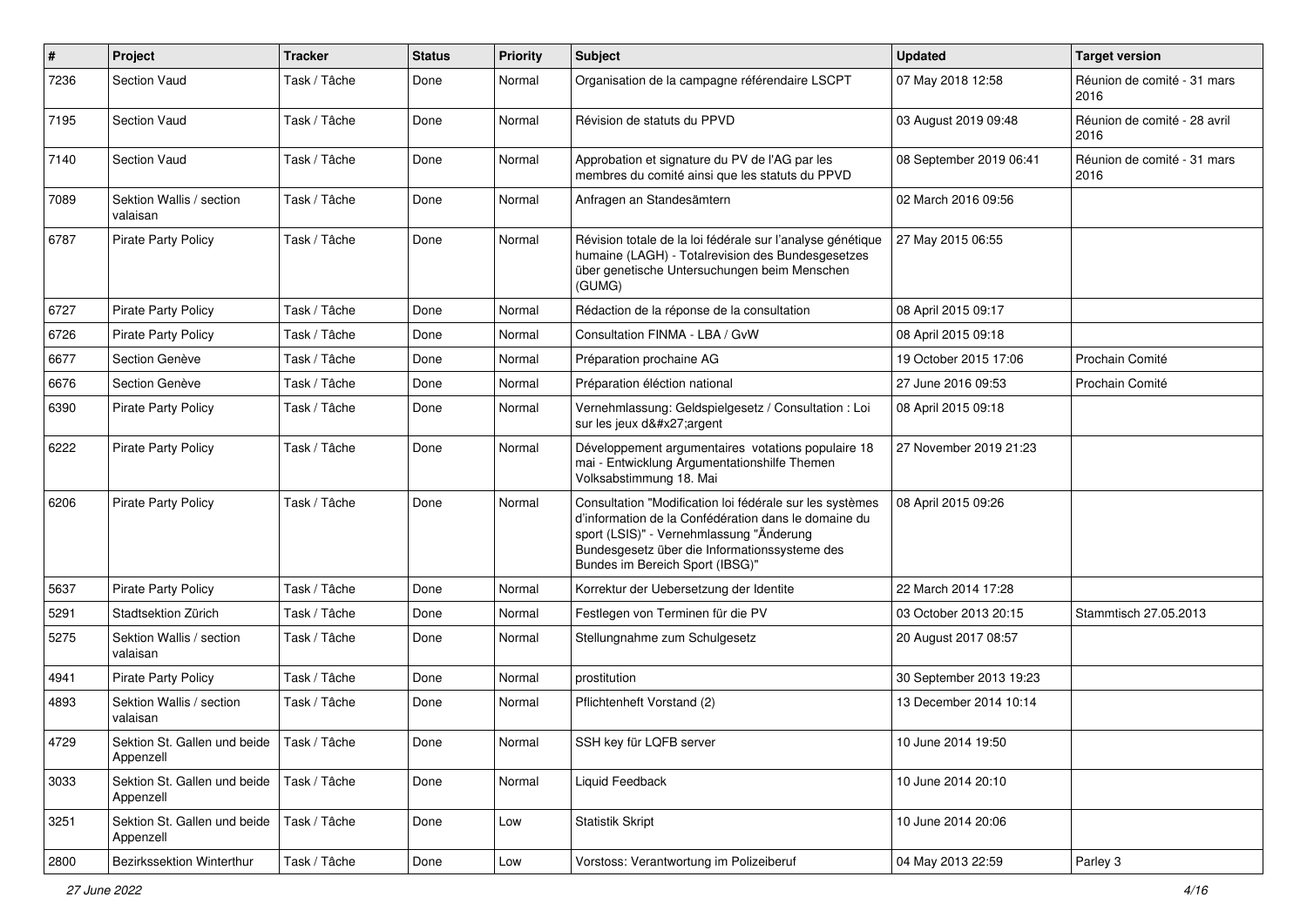| $\sharp$ | Project                                   | <b>Tracker</b>      | <b>Status</b> | <b>Priority</b> | <b>Subject</b>                                                                                                                      | <b>Updated</b>         | <b>Target version</b>     |
|----------|-------------------------------------------|---------------------|---------------|-----------------|-------------------------------------------------------------------------------------------------------------------------------------|------------------------|---------------------------|
| 6391     | Sektion St. Gallen und beide<br>Appenzell | Todo / A Faire      | Done          | Urgent          | Kreisrichterkandidat suchen                                                                                                         | 10 June 2014 19:25     | Vorstand 2014-06-101      |
| 6406     | Sektion St. Gallen und beide<br>Appenzell | Todo / A Faire      | Done          | Normal          | Kontaktdaten etc an Vorstand CH senden                                                                                              | 10 June 2014 19:26     | Vorstand 2014-06-101      |
| 5640     | Sektion St. Gallen und beide<br>Appenzell | Todo / A Faire      | Done          | Normal          | Mehr Kommunikationssicherheit                                                                                                       | 10 June 2014 13:53     |                           |
| 5022     | Sektion St. Gallen und beide<br>Appenzell | Todo / A Faire      | Done          | Normal          | Mandatsabgabe                                                                                                                       | 10 June 2014 19:49     |                           |
| 4339     | Sektion St. Gallen und beide<br>Appenzell | Todo / A Faire      | Done          | Normal          | Überarbeitung der Statuten                                                                                                          | 09 May 2014 18:35      |                           |
| 3314     | Sektion St. Gallen und beide<br>Appenzell | Todo / A Faire      | Done          | Normal          | Veranstaltung für Neumitglieder                                                                                                     | 10 June 2014 20:02     |                           |
| 7761     | Digitale Infrastruktur                    | Bug / Feature       | Needs Work    | High            | OTRS überlebt Neustarts des Containers nicht                                                                                        | 19 December 2019 01:49 |                           |
| 8529     | Digitale Infrastruktur                    | Bug / Feature       | Needs Work    | Normal          | <b>Installation Mailtrain</b>                                                                                                       | 14 December 2021 15:58 |                           |
| 5050     | Sektion Wallis / section<br>valaisan      | Information / Varia | Needs Work    | Normal          | Wiki: Wahlsysteme                                                                                                                   | 20 August 2017 08:57   | GV2017                    |
| 4388     | Finanzen                                  | Task / Tâche        | Needs Work    | Urgent          | Kontenplan                                                                                                                          | 04 April 2013 07:13    |                           |
| 8444     | Vorstand - Comité PPS                     | Task / Tâche        | Needs Work    | High            | Fehlende Mitgliederbeiträge für die Sektion PPBB                                                                                    | 29 October 2020 16:58  |                           |
| 8204     | Section Vaud                              | Task / Tâche        | Needs Work    | High            | Le questionnaire de l'ALLIANCE-ENVIRONNEMENT                                                                                        | 20 August 2019 14:53   | Réunion comité 2019-07-25 |
| 8203     | Section Vaud                              | Task / Tâche        | Needs Work    | High            | Le questionnaire de la société vaudoise de médecine                                                                                 | 20 August 2019 14:52   | Réunion comité 2019-07-25 |
| 6784     | <b>Press and Public Relations</b>         | Task / Tâche        | Needs Work    | High            | CP - Déclaration D. Burkhalter DFAE «Promoting trust<br>and globally shared rules to ensure an open, free and<br>secure cyberspace» | 17 April 2015 18:12    |                           |
| 5389     | Bezirkssektion Winterthur                 | Task / Tâche        | Needs Work    | High            | Falsche Anreize in Sozialhilfe                                                                                                      | 17 June 2013 16:43     | Parley 18                 |
| 5247     | <b>Bezirkssektion Winterthur</b>          | Task / Tâche        | Needs Work    | High            | Schriftliche Anfrage zum Budget                                                                                                     | 22 May 2013 16:47      | Parley 16 (6.6.2013)      |
| 5015     | <b>Bezirkssektion Winterthur</b>          | Task / Tâche        | Needs Work    | High            | Visualisierung Budget und Rechnung                                                                                                  | 10 April 2013 16:10    | Parley 15 (2.5.2013)      |
| 4386     | Finanzen                                  | Task / Tâche        | Needs Work    | High            | Spenderlisten erstellen                                                                                                             | 01 May 2017 14:45      |                           |
| 4138     | Gruppo Ticino                             | Task / Tâche        | Needs Work    | High            | Mailing List problema messaggio conferma<br>sottoscrizione                                                                          | 20 April 2013 00:00    |                           |
| 4122     | Gruppo Ticino                             | Task / Tâche        | Needs Work    | High            | Accesso, impostazioni ed iscrizione membri a mailing list   20 April 2013 00:00<br>sezione ticino                                   |                        |                           |
| 3708     | <b>Bezirkssektion Winterthur</b>          | Task / Tâche        | Needs Work    | High            | OpenSource Nachtrag und Vorbereitung                                                                                                | 19 April 2013 00:00    | Parley 13                 |
| 8540     | AG Vernehmlassungen                       | Task / Tâche        | Needs Work    | Normal          | Vernehmlassung 2022/2 Bundesgesetz über die<br>Mobilitätsdateninfrastruktur                                                         | 10 February 2022 06:34 |                           |
| 8521     | AG Vernehmlassungen                       | Task / Tâche        | Needs Work    | Normal          | Vernehmlassung 2021/70 Meldepflicht von<br>Betreiberinnen kritischer Infrastrukturen für<br>Cyberangriffe                           | 13 April 2022 00:53    |                           |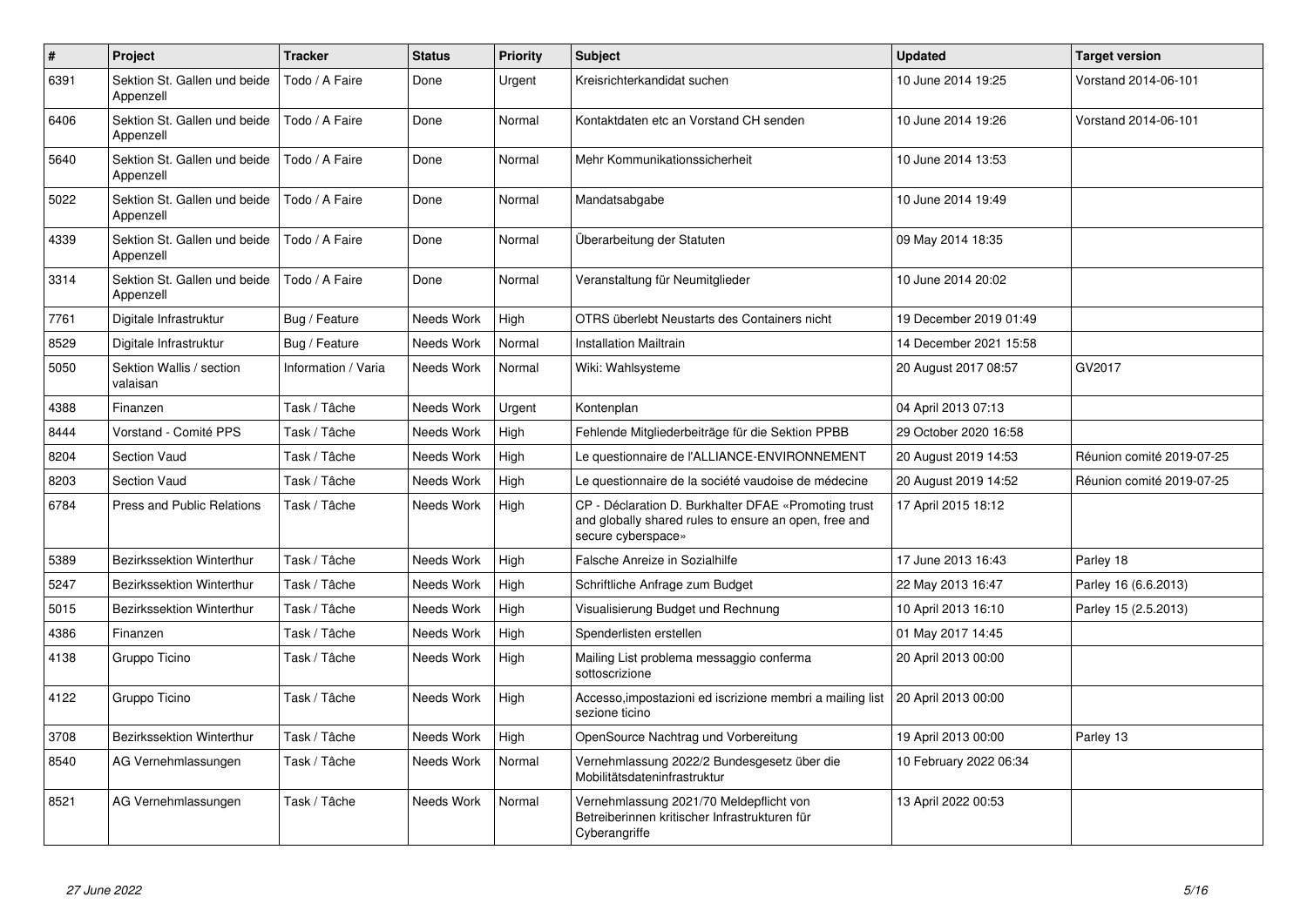| $\#$ | Project                                  | <b>Tracker</b> | <b>Status</b> | <b>Priority</b> | <b>Subject</b>                                                                                                                   | <b>Updated</b>          | <b>Target version</b>  |
|------|------------------------------------------|----------------|---------------|-----------------|----------------------------------------------------------------------------------------------------------------------------------|-------------------------|------------------------|
| 8517 | AG Vernehmlassungen                      | Task / Tâche   | Needs Work    | Normal          | Vernehmlassung 2021/99 Verordnung über die<br>Transparenz bei der Politikfinanzierung (VPofin)                                   | 26 March 2022 13:36     |                        |
| 8516 | AG Vernehmlassungen                      | Task / Tâche   | Needs Work    | Normal          | Vernehmlassung 2021/81 Verordnung über die<br>Herstellung der Interoperabilität zwischen<br>Schengen-Dublin-Informationssystemen | 18 January 2022 20:38   |                        |
| 8502 | Piratenversammlung /<br>Assemblée Pirate | Task / Tâche   | Needs Work    | Normal          | Bereinigung Differenzen Statuten und<br>Versammlungsreglement                                                                    | 16 February 2022 23:13  |                        |
| 8473 | Digitale Infrastruktur                   | Task / Tâche   | Needs Work    | Normal          | <b>Refurbish CiviCRM</b>                                                                                                         | 18 January 2022 20:52   |                        |
| 8430 | Sektion beider Basel                     | Task / Tâche   | Needs Work    | Normal          | Lagerort und Materialbestand der PPBB                                                                                            | 02 October 2020 00:08   |                        |
| 8378 | Digitale Infrastruktur                   | Task / Tâche   | Needs Work    | Normal          | Erstelllung subdomain für neue Sektion<br>Thurgau/Schauffhausen + SG/AR/Ai                                                       | 19 December 2019 00:53  |                        |
| 8312 | Sektion Bern                             | Task / Tâche   | Needs Work    | Normal          | Rückzahlung des Darlehens an die PPS                                                                                             | 09 September 2019 21:26 |                        |
| 8310 | Sektion Bern                             | Task / Tâche   | Needs Work    | Normal          | Wahlkampfbudget / Bezahlung Wahlkampfleiter PPS<br>und Budget                                                                    | 09 September 2019 21:06 |                        |
| 8058 | Sektion Zürich                           | Task / Tâche   | Needs Work    | Normal          | Neue Statuten auf Website publizieren                                                                                            | 02 April 2019 14:38     |                        |
| 7977 | <b>Section Vaud</b>                      | Task / Tâche   | Needs Work    | Normal          | Téléchargement légal: cadre particulier et exeptions                                                                             | 01 November 2018 20:44  | Séance de comité 18-44 |
| 7002 | Sektion beider Basel                     | Task / Tâche   | Needs Work    | Normal          | Für ein lebendiges Basel                                                                                                         | 02 October 2020 00:23   |                        |
| 6688 | Section Genève                           | Task / Tâche   | Needs Work    | Normal          | Comptabilité - Recherche Fiduciaire                                                                                              | 25 March 2015 17:00     | Prochain Comité        |
| 6645 | Section Genève                           | Task / Tâche   | Needs Work    | Normal          | Dossier médical en ligne                                                                                                         | 25 March 2015 17:03     | Prochain Comité        |
| 6597 | Sektion Zürich                           | Task / Tâche   | Needs Work    | Normal          | Wegen Gratis-Plakatstellen anfragen                                                                                              | 04 May 2019 19:49       |                        |
| 5870 | Sektion Wallis / section<br>valaisan     | Task / Tâche   | Needs Work    | Normal          | Opendata.admin.ch                                                                                                                | 20 August 2017 08:31    | GV2017                 |
| 5517 | Bezirkssektion Winterthur                | Task / Tâche   | Needs Work    | Normal          | O-Ton                                                                                                                            | 13 July 2013 17:39      |                        |
| 5058 | <b>Pirate Party Policy</b>               | Task / Tâche   | Needs Work    | Normal          | Positionspapier: Patente                                                                                                         | 15 April 2013 14:10     |                        |
| 5043 | Sektion beider Basel                     | Task / Tâche   | Needs Work    | Normal          | Aufgaben Stadtentwicklungspositionspapier                                                                                        | 12 February 2015 19:22  |                        |
| 4746 | Bezirkssektion Winterthur                | Task / Tâche   | Needs Work    | Normal          | Förderung des Innovativen Motorisierten<br>Individualverkehrs (IMIV)                                                             | 21 April 2013 00:00     | Parley 13              |
| 4639 | Sektion Wallis / section<br>valaisan     | Task / Tâche   | Needs Work    | Normal          | pi-Vote Sektionsabstimmungen                                                                                                     | 07 July 2014 20:30      |                        |
| 4615 | Sektion Wallis / section<br>valaisan     | Task / Tâche   | Needs Work    | Normal          | Stv. Schatzmeister                                                                                                               | 03 September 2014 19:58 |                        |
| 4507 | Bezirkssektion Winterthur                | Task / Tâche   | Needs Work    | Normal          | OpenData: Wem gehört das Datenmaterial                                                                                           | 02 May 2013 22:34       |                        |
| 4370 | Bezirkssektion Winterthur                | Task / Tâche   | Needs Work    | Normal          | SalZH kriegt Subventionen                                                                                                        | 07 April 2013 15:42     | Parley 15 (2.5.2013)   |
| 4362 | Bezirkssektion Winterthur                | Task / Tâche   | Needs Work    | Normal          | Willkür im Baubewilligungsverfahren                                                                                              | 07 April 2013 15:42     | Parley 15 (2.5.2013)   |
| 4200 | Bezirkssektion Winterthur                | Task / Tâche   | Needs Work    | Normal          | Vorstoss Transparenz in der WoV                                                                                                  | 07 April 2013 15:41     | Parley 15 (2.5.2013)   |
| 4137 | Gruppo Ticino                            | Task / Tâche   | Needs Work    | Normal          | Programma Partito Pirata Ticino                                                                                                  | 21 April 2013 00:00     |                        |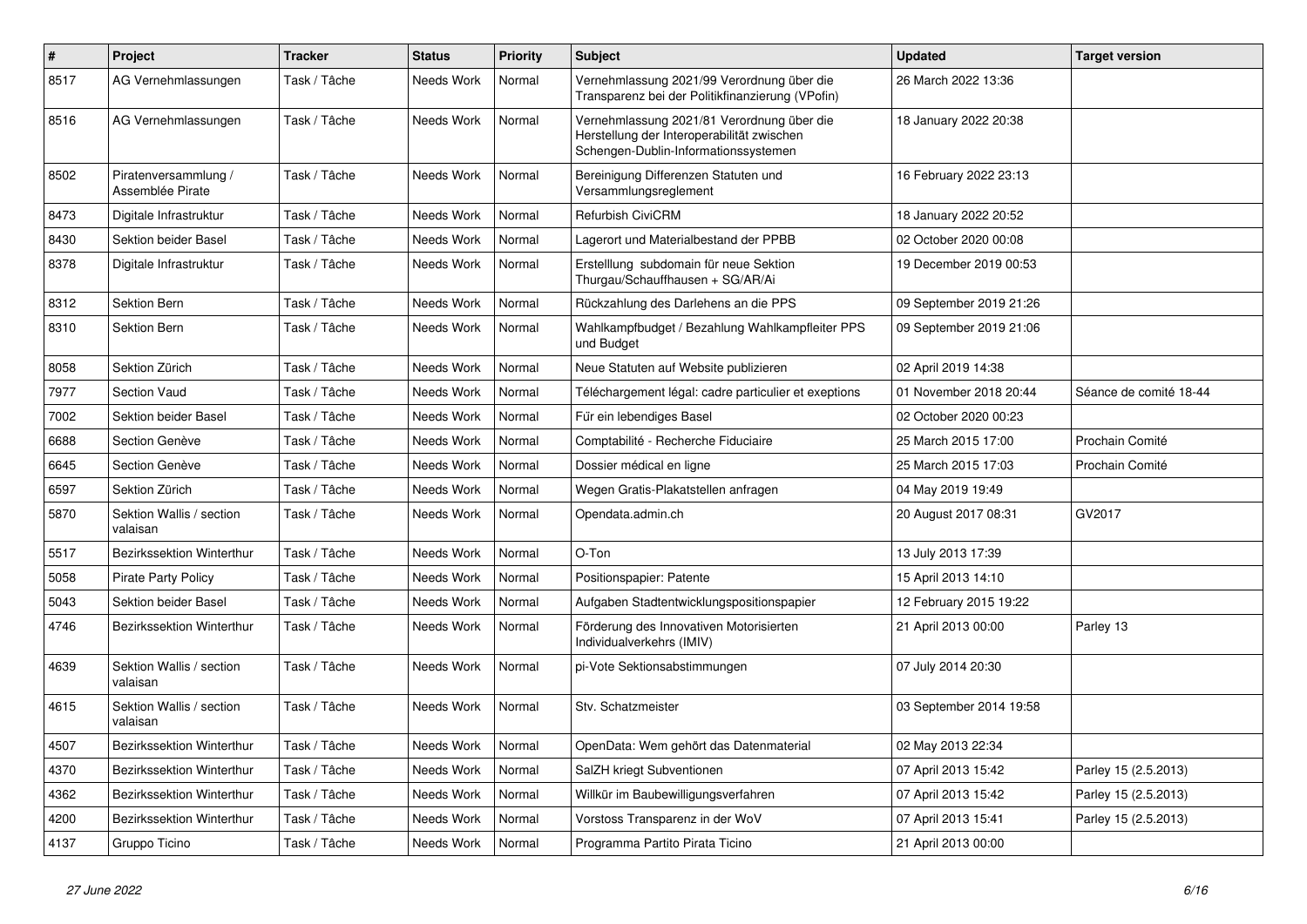| $\sharp$ | Project                                   | <b>Tracker</b> | <b>Status</b> | <b>Priority</b> | <b>Subject</b>                                           | <b>Updated</b>         | <b>Target version</b> |
|----------|-------------------------------------------|----------------|---------------|-----------------|----------------------------------------------------------|------------------------|-----------------------|
| 4071     | Gruppo Ticino                             | Task / Tâche   | Needs Work    | Normal          | Traduzione webpage                                       | 19 April 2013 00:00    |                       |
| 4058     | Bezirkssektion Winterthur                 | Task / Tâche   | Needs Work    | Normal          | Prüfung der Zuwendungen an Dritte<br>(Sozialdepartement) | 21 April 2013 00:00    | Parley 11             |
| 4057     | Bezirkssektion Winterthur                 | Task / Tâche   | Needs Work    | Normal          | Informatikprojekte prüfen                                | 21 April 2013 00:00    | Parley 11             |
| 4040     | Sektion St. Gallen und beide<br>Appenzell | Task / Tâche   | Needs Work    | Normal          | Tischwimpel für Stammtisch                               | 10 June 2014 20:00     |                       |
| 3948     | Bezirkssektion Winterthur                 | Task / Tâche   | Needs Work    | Normal          | AG Schule und Bildung                                    | 31 July 2013 21:00     | Parley 11             |
| 3947     | Bezirkssektion Winterthur                 | Task / Tâche   | Needs Work    | Normal          | Win.ch Mail                                              | 21 April 2013 00:00    | Parley 11             |
| 3911     | Bezirkssektion Winterthur                 | Task / Tâche   | Needs Work    | Normal          | Elektronisches Büro in der Stadtverwaltung               | 21 April 2013 00:00    | Parley 11             |
| 3876     | Bezirkssektion Winterthur                 | Task / Tâche   | Needs Work    | Normal          | Winterthurer Transparenzgesetz                           | 21 April 2013 00:00    | Parley 11             |
| 3864     | Bezirkssektion Winterthur                 | Task / Tâche   | Needs Work    | Normal          | E-Book Bibliothek DRM                                    | 06 March 2013 18:18    | Parley 13             |
| 3707     | Bezirkssektion Winterthur                 | Task / Tâche   | Needs Work    | Normal          | Beschneidungspraxis in Winterthur                        | 21 April 2013 00:00    | Parley 11             |
| 3706     | Bezirkssektion Winterthur                 | Task / Tâche   | Needs Work    | Normal          | Notschlafstellen bei der Heilsarmee                      | 21 April 2013 00:00    | Parley 11             |
| 3568     | Bezirkssektion Winterthur                 | Task / Tâche   | Needs Work    | Normal          | Messung der Schulqualität                                | 07 April 2013 15:45    |                       |
| 3567     | Bezirkssektion Winterthur                 | Task / Tâche   | Needs Work    | Normal          | Open Data                                                | 26 February 2013 08:12 | Parley 11             |
| 2531     | Pirate Party Policy                       | Task / Tâche   | Needs Work    | Normal          | Gleichstellung                                           | 20 February 2013 16:39 |                       |
| 8024     | Vorstand - Comité PPS                     | Task / Tâche   | Needs Work    | Low             | Verantwortliche & Zugriffsrechte                         | 01 October 2020 23:07  |                       |
| 5444     | Sektion Wallis / section<br>valaisan      | Task / Tâche   | Needs Work    | Low             | Welcome/Austrittsmail automatisieren                     | 20 August 2017 08:56   | GV2017                |
| 5041     | Sektion beider Basel                      | Task / Tâche   | Needs Work    | Low             | Parlaments-Daten automatisch abgreifen lassen            | 23 April 2015 18:59    |                       |
| 5014     | Bezirkssektion Winterthur                 | Task / Tâche   | Needs Work    | Low             | Problematik "gebundene Ausgaben"                         | 02 May 2013 22:31      | Parley 15 (2.5.2013)  |
| 3865     | Bezirkssektion Winterthur                 | Task / Tâche   | Needs Work    | Low             | Rote Parkplätze in der Altstadt                          | 02 May 2013 22:36      | Parley 11             |
| 3732     | Bezirkssektion Winterthur                 | Task / Tâche   | Needs Work    | Low             | Neues Hallenbad                                          | 02 May 2013 22:37      | Parley 15 (2.5.2013)  |
| 3716     | Bezirkssektion Winterthur                 | Task / Tâche   | Needs Work    | Low             | Frauenparkplätze                                         | 21 April 2013 00:00    | Parley 11             |
| 2891     | Bezirkssektion Winterthur                 | Task / Tâche   | Needs Work    | Low             | Schuldenabbau                                            | 20 April 2013 00:00    |                       |
| 4193     | Sektion St. Gallen und beide<br>Appenzell | Todo / A Faire | Needs Work    | High            | Dauerticket Flaschenpost                                 | 09 May 2014 18:35      |                       |
| 6276     | Sektion St. Gallen und beide<br>Appenzell | Todo / A Faire | Needs Work    | Normal          | Konsequenzen aus Beschlüssen der nationalen PV           | 30 July 2014 15:33     |                       |
| 5699     | Sektion St. Gallen und beide<br>Appenzell | Todo / A Faire | Needs Work    | Normal          | Krypto-Party                                             | 30 July 2014 15:32     | Vorstand 2014-07-30   |
| 4645     | Sektion St. Gallen und beide<br>Appenzell | Todo / A Faire | Needs Work    | Normal          | Piratenspiel                                             | 21 October 2013 14:49  |                       |
| 4644     | Sektion St. Gallen und beide<br>Appenzell | Todo / A Faire | Needs Work    | Normal          | PiratenSG App entwickeln                                 | 21 October 2013 14:49  |                       |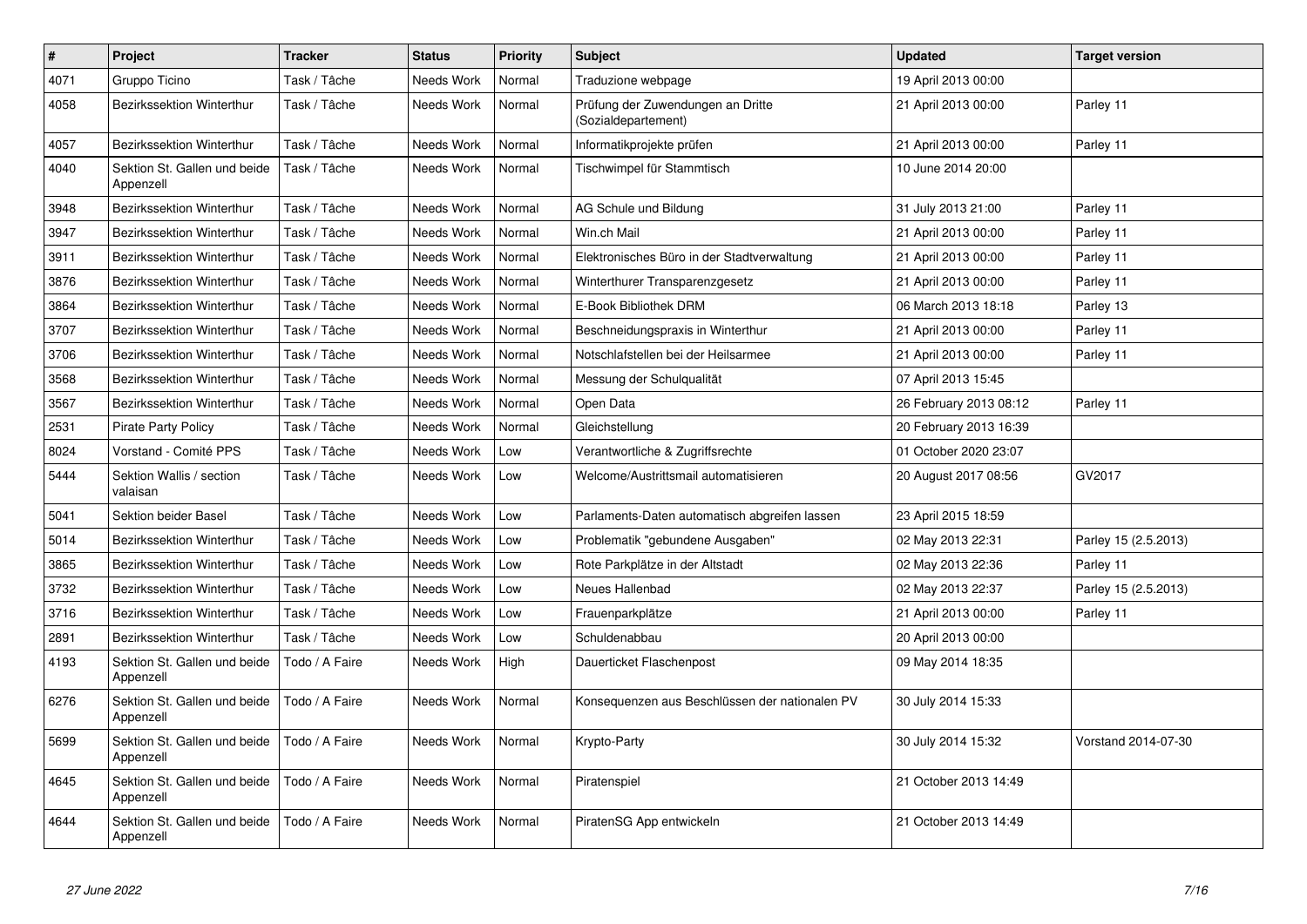| $\#$ | Project                                   | <b>Tracker</b>     | <b>Status</b> | <b>Priority</b> | <b>Subject</b>                                                                                                             | <b>Updated</b>          | <b>Target version</b>                   |
|------|-------------------------------------------|--------------------|---------------|-----------------|----------------------------------------------------------------------------------------------------------------------------|-------------------------|-----------------------------------------|
| 4537 | Sektion St. Gallen und beide<br>Appenzell | Todo / A Faire     | Needs Work    | Normal          | Spenden veröffentlichen                                                                                                    | 09 February 2013 10:47  |                                         |
| 4529 | Sektion St. Gallen und beide<br>Appenzell | Todo / A Faire     | Needs Work    | Normal          | Dauerticket: Wahlen- / Abstimmungsparolen                                                                                  | 09 May 2014 18:35       |                                         |
| 4290 | Sektion St. Gallen und beide<br>Appenzell | Todo / A Faire     | Needs Work    | Normal          | Dauerticket Strategie/Ziele                                                                                                | 10 June 2014 19:55      | Vorstand next                           |
| 3146 | Sektion St. Gallen und beide<br>Appenzell | Todo / A Faire     | Needs Work    | Normal          | Jugendparlament - Workshop Vorschläge                                                                                      | 07 May 2014 20:22       |                                         |
| 3077 | Sektion St. Gallen und beide<br>Appenzell | Todo / A Faire     | Needs Work    | Normal          | Allgemeiner Flyer - Piraten SG AR Al                                                                                       | 07 May 2014 15:12       |                                         |
| 7774 | Section Vaud                              | News / Information | <b>New</b>    | Urgent          | Pastafariade 2017                                                                                                          | 08 February 2018 17:16  | Réunion comité 07.12.2017               |
| 7749 | Section Vaud                              | News / Information | New           | Urgent          | Requête pour l'organisation d'une Assemblée Générale<br>extraordinaire                                                     | 08 February 2018 17:18  |                                         |
| 8511 | Verwaltung                                | News / Information | <b>New</b>    | High            | Übersetzungen für PV 2021.2                                                                                                | 14 October 2021 16:33   |                                         |
| 7490 | Section Vaud                              | News / Information | <b>New</b>    | High            | <b>TEST</b>                                                                                                                | 22 September 2016 21:22 |                                         |
| 8535 | Verwaltung                                | News / Information | New           | Normal          | Übersetzungen für PV 2022.1                                                                                                | 30 November 2021 21:36  |                                         |
| 8087 | Section Vaud                              | News / Information | New           | Normal          | Stratégie nationale de protection de la Suisse contre les<br>cyberrisques (SNPC)                                           | 13 June 2019 15:48      | Réunion comité 2019-06-27               |
| 8083 | Section Vaud                              | News / Information | <b>New</b>    | Normal          | Les solutions apportées aux citoyens sur la<br>cybersécurité                                                               | 08 May 2019 15:08       | Réunion comité 2019-05-16               |
| 7989 | <b>Section Vaud</b>                       | News / Information | <b>New</b>    | Normal          | LCAPAM - partenaires potentiel?                                                                                            | 08 September 2019 06:43 | Réunion comité 2019-09-19               |
| 7981 | Section Vaud                              | News / Information | <b>New</b>    | Normal          | Itopie                                                                                                                     | 01 November 2018 20:45  |                                         |
| 7978 | Section Vaud                              | News / Information | <b>New</b>    | Normal          | Réunions, débats et infos: corriger les informations et<br>mise au point de la situation technique et pratique<br>actuelle | 26 October 2018 21:04   | Séance de comité 18-44                  |
| 7907 | <b>Section Vaud</b>                       | News / Information | <b>New</b>    | Normal          | Organisation et planification de la 3ème AGE 2018                                                                          | 14 June 2018 14:56      |                                         |
| 7896 | Section Vaud                              | News / Information | New           | Normal          | Quelle réponse à Michel Parchet concernant son email<br>sur la vente des données des clients Migros                        | 14 June 2018 14:25      | Réunion comité 14.06.2018               |
| 7825 | Section Vaud                              | News / Information | New           | Normal          | Liste de contact                                                                                                           | 17 March 2018 19:49     | Réunion comité 22.03.2018               |
| 7779 | Section Vaud                              | News / Information | New           | Normal          | se réorganiser pour être plus efficace !                                                                                   | 08 February 2018 17:50  | Réunion comité 08.02.2018               |
| 7764 | Section Vaud                              | News / Information | New           | Normal          | Renvoi de Thomas Moret                                                                                                     | 06 December 2017 02:16  | Réunion de comité - 08<br>novembre 2017 |
| 7763 | Section Vaud                              | News / Information | New           | Normal          | Mise à jour des dates de réunion du comité                                                                                 | 06 November 2017 22:39  | Réunion de comité - 08<br>novembre 2017 |
| 7600 | Section Vaud                              | News / Information | New           | Normal          | 10 T-shirts noirs                                                                                                          | 15 December 2016 15:00  | Réunion du comité - 15<br>décembre 2016 |
| 7597 | Section Vaud                              | News / Information | New           | Normal          | Commande de carte visite                                                                                                   | 10 December 2016 16:08  | Réunion du comité - 15<br>décembre 2016 |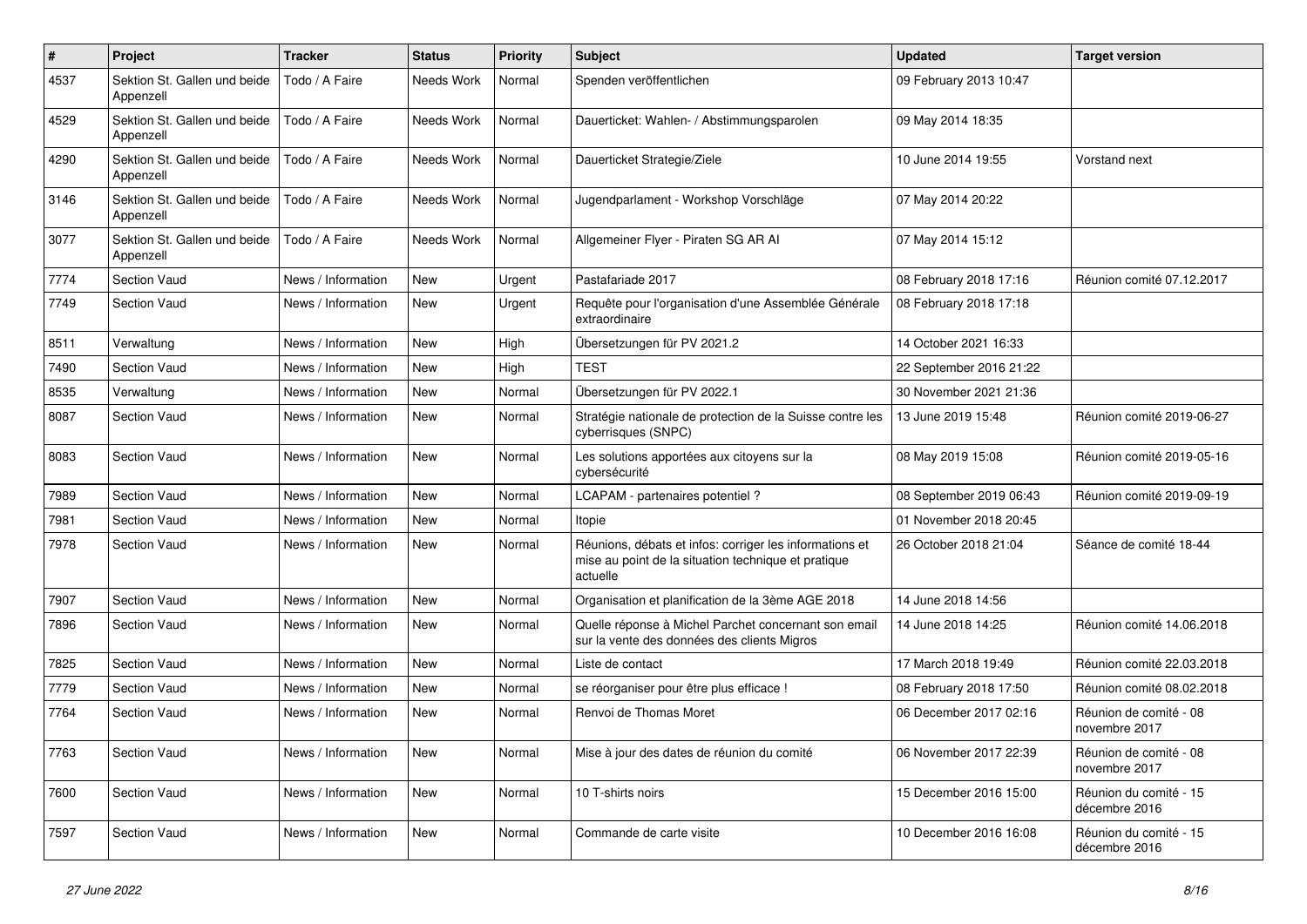| $\#$ | Project                           | <b>Tracker</b>      | <b>Status</b> | <b>Priority</b> | <b>Subject</b>                                                                           | <b>Updated</b>          | <b>Target version</b>                   |
|------|-----------------------------------|---------------------|---------------|-----------------|------------------------------------------------------------------------------------------|-------------------------|-----------------------------------------|
| 7595 | Section Vaud                      | News / Information  | New           | Normal          | E-voting/Clusis - création d'une documentation<br>pédagogique                            | 10 December 2016 14:00  | Réunion du comité - 15<br>décembre 2016 |
| 7554 | Section Vaud                      | News / Information  | <b>New</b>    | Normal          | Introduction à OTRS                                                                      | 22 November 2016 09:47  |                                         |
| 7518 | Section Vaud                      | News / Information  | New           | Normal          | Correction des montants de cotisations sur le site web                                   | 22 October 2016 15:57   | Réunion de Comité - 20.10.2016          |
| 8512 | Verwaltung                        | News / Information  | <b>New</b>    | Low             | Übersetzung der neuesten Statutenänderungen auf<br>französisch                           | 14 October 2021 15:25   |                                         |
| 8084 | Section Vaud                      | News / Information  | <b>New</b>    | Low             | [VD] La mise en œuvre de la nouvelle gouvernance<br>documentaire des archives cantonales | 13 June 2019 15:49      |                                         |
| 8045 | Digitale Infrastruktur            | Bug / Feature       | New           | Urgent          | ZipCode sowie Abesenden der Anmeldung im Discourse<br>mit 500 internal Fehler            | 19 December 2019 01:51  |                                         |
| 8552 | Digitale Infrastruktur            | Bug / Feature       | New           | High            | Überprüfung Newsletterformular DE An/Abmeldung                                           | 24 March 2022 11:32     |                                         |
| 8536 | Digitale Infrastruktur            | Bug / Feature       | New           | Normal          | CiviCRM: Payment method hinzufügen geht nicht                                            | 25 January 2022 20:32   |                                         |
| 8358 | Finanzen                          | Bug / Feature       | New           | Normal          | Berechnung Rechnungsbeträge überprüfen (PPAG)                                            | 15 November 2019 21:25  |                                         |
| 8260 | Digitale Infrastruktur            | Bug / Feature       | <b>New</b>    | Normal          | Update PPS Website auf neues Theme                                                       | 01 October 2019 19:17   |                                         |
| 8426 | Vorstand - Comité PPS             | Information / Varia | <b>New</b>    | Urgent          | Ablösung Civi Crm als Mitgliederverwaltung                                               | 20 July 2020 20:22      | Vorstandssitzung vom<br>08.06.2020      |
| 4730 | <b>Stadtsektion Bern</b>          | Information / Varia | <b>New</b>    | High            | Dukumente hochladen                                                                      | 03 March 2013 21:50     |                                         |
| 8558 | Vorstand - Comité PPS             | Information / Varia | <b>New</b>    | Normal          | Unterschriftenbogen für Initiative Service Citoyen                                       | 12 May 2022 12:22       |                                         |
| 8471 | <b>Press and Public Relations</b> | Information / Varia | New           | Normal          | <b>Wiki Updates</b>                                                                      | 28 March 2021 00:34     |                                         |
| 8419 | Vorstand - Comité PPS             | Information / Varia | <b>New</b>    | Normal          | Sekretariat der PPS                                                                      | 29 October 2020 22:45   | Vorstandssitzung 2020 03 16             |
| 8356 | Vorstand - Comité PPS             | Information / Varia | <b>New</b>    | Normal          | Überarbeitung Versammlungs- und<br>Abstimmungsreglement                                  | 13 November 2019 20:36  | Vorstandssitzung 2019 11 11             |
| 8315 | Section Vaud                      | Information / Varia | <b>New</b>    | Normal          | Formation sur le fonctionnement parlementaire                                            | 12 September 2019 15:39 | Réunion comité 2019-09-19               |
| 8314 | Section Vaud                      | Information / Varia | New           | Normal          | Initiative cantonale demandant la protection de l'intégrité<br>personnelle numérique     | 12 September 2019 15:14 | Réunion comité 2019-09-19               |
| 8095 | Section Vaud                      | Information / Varia | New           | Normal          | Demande d'aide pour une récolte de fonds nationale                                       | 28 May 2019 06:12       |                                         |
| 8086 | Sektion Zürich                    | Information / Varia | New           | Normal          | Werbemittel Nationalratswahlen                                                           | 16 May 2019 15:12       |                                         |
| 7829 | Section Vaud                      | Information / Varia | <b>New</b>    | Normal          | Revoir la nomenclature des "versions cibles"                                             | 19 March 2018 16:11     | Réunion comité 22.03.2018               |
| 7529 | Section Vaud                      | Information / Varia | <b>New</b>    | Normal          | Pourquoi DMSF réduit toutes les images.                                                  | 05 November 2016 00:11  |                                         |
| 7304 | Sektion Zürich                    | Information / Varia | New           | Normal          | Koordinations- & Kommunikationstool für Vorstand und<br>Aktive                           | 18 April 2019 11:03     | Vorstandsitzung 2019-1                  |
| 6729 | Section Genève                    | Information / Varia | New           | Normal          | Préparation référendum LRens/LSCPT                                                       | 25 March 2015 15:52     | Prochain Comité                         |
| 6675 | Section Genève                    | Information / Varia | New           | Normal          | éVote : Demande de borne au sein des locaux de vote                                      | 09 April 2015 20:10     | Prochain Comité                         |
| 6380 | <b>Pirate Party Policy</b>        | Information / Varia | New           | Normal          | PAD - Consulation LSI - Vernaemlassung ISG                                               | 22 April 2014 12:13     |                                         |
| 6379 | <b>Pirate Party Policy</b>        | Information / Varia | New           | Normal          | Refenz material - Documentation de reference - Reading<br>Material                       | 22 April 2014 12:11     |                                         |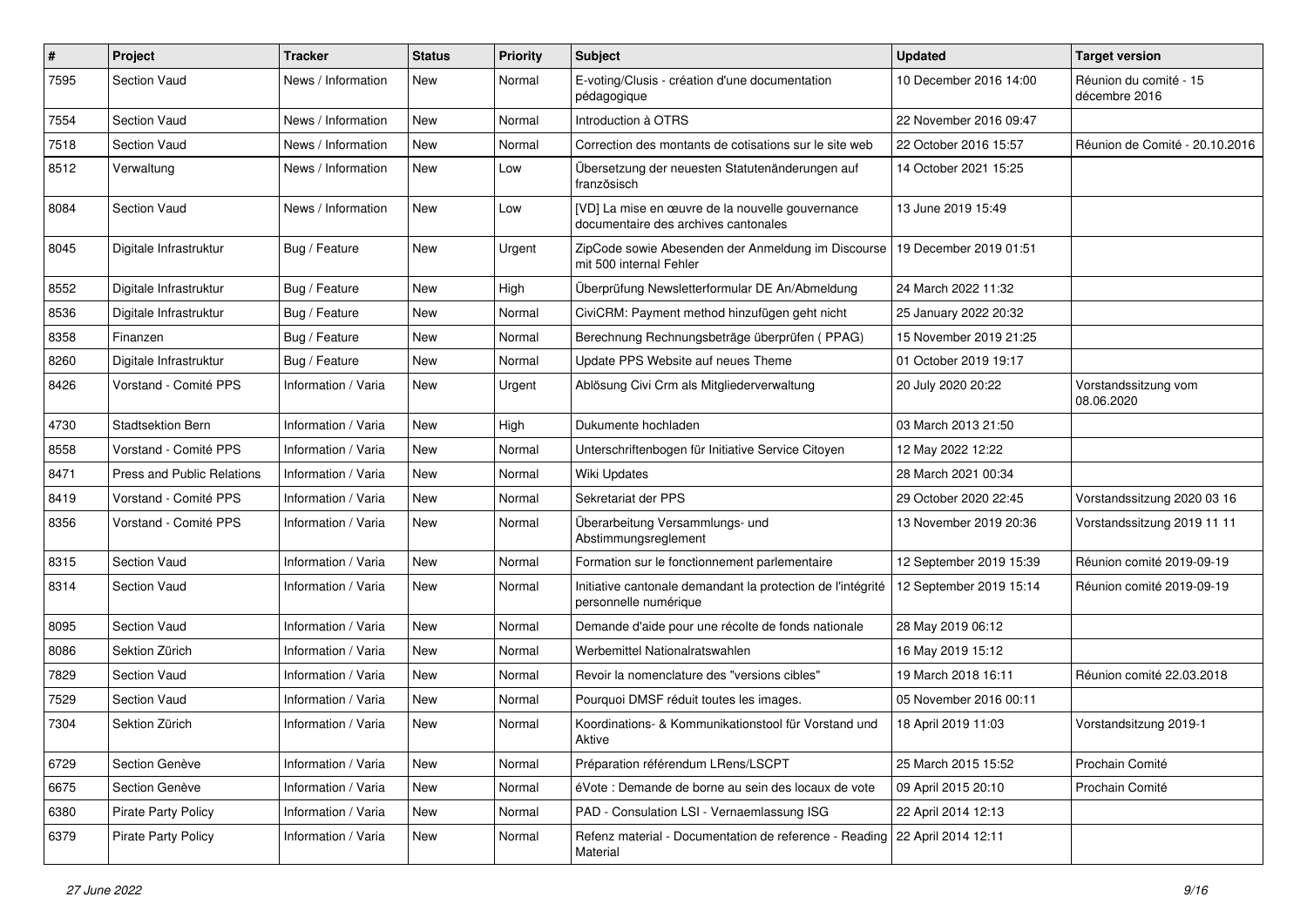| $\pmb{\#}$ | Project                          | <b>Tracker</b>      | <b>Status</b> | <b>Priority</b> | <b>Subject</b>                                                                                                                              | <b>Updated</b>          | <b>Target version</b>     |
|------------|----------------------------------|---------------------|---------------|-----------------|---------------------------------------------------------------------------------------------------------------------------------------------|-------------------------|---------------------------|
| 6245       | <b>Pirate Party Policy</b>       | Information / Varia | <b>New</b>    | Normal          | Reading material review                                                                                                                     | 05 March 2014 15:05     |                           |
| 6240       | <b>Pirate Party Policy</b>       | Information / Varia | <b>New</b>    | Normal          | Reading material review                                                                                                                     | 05 March 2014 14:41     |                           |
| 6239       | <b>Pirate Party Policy</b>       | Information / Varia | New           | Normal          | Consultation - Modification du code civil (CC; Droit de<br>I'adoption) / Vernehmlassung - Änderung des<br>Zivilgesetzbuches (ZGB; Adoption) | 05 March 2014 14:44     |                           |
| 6207       | <b>Pirate Party Policy</b>       | Information / Varia | <b>New</b>    | Normal          | Reading material review                                                                                                                     | 04 March 2014 13:53     |                           |
| 6202       | <b>Pirate Party Policy</b>       | Information / Varia | <b>New</b>    | Normal          | Reading material review                                                                                                                     | 04 March 2014 13:21     |                           |
| 5883       | Section Genève                   | Information / Varia | <b>New</b>    | Normal          | Poste à pourvoir au comité : Comptable                                                                                                      | 10 October 2013 17:43   | Prochaine AG              |
| 5866       | Stadtsektion Zürich              | Information / Varia | <b>New</b>    | Normal          | Budget 2014                                                                                                                                 | 03 October 2013 21:07   | Sitzung 03.10.2013        |
| 5865       | Stadtsektion Zürich              | Information / Varia | <b>New</b>    | Normal          | PV Gemeinderatswahlen anfangs November                                                                                                      | 03 October 2013 20:13   | Sitzung 03.10.2013        |
| 5828       | Stadtsektion Zürich              | Information / Varia | <b>New</b>    | Normal          | Winteraktivitäten                                                                                                                           | 17 September 2013 09:49 |                           |
| 5827       | Stadtsektion Zürich              | Information / Varia | <b>New</b>    | Normal          | Idee Präsentation der Zürcher Piraten                                                                                                       | 17 September 2013 09:48 |                           |
| 5825       | Stadtsektion Zürich              | Information / Varia | <b>New</b>    | Normal          | Feedback                                                                                                                                    | 17 September 2013 09:44 |                           |
| 5823       | Stadtsektion Zürich              | Information / Varia | New           | Normal          | Chatiquette                                                                                                                                 | 17 September 2013 09:39 |                           |
| 5822       | Stadtsektion Zürich              | Information / Varia | <b>New</b>    | Normal          | Forum: Nicht Mitglieder                                                                                                                     | 17 September 2013 09:36 |                           |
| 5661       | Stadtsektion Zürich              | Information / Varia | <b>New</b>    | Normal          | Organisation PV                                                                                                                             | 12 August 2013 20:24    |                           |
| 5570       | <b>Bezirkssektion Winterthur</b> | Information / Varia | <b>New</b>    | Normal          | SSL / TLS Unterstützung                                                                                                                     | 21 July 2013 21:47      |                           |
| 5569       | Stadtsektion Bern                | Information / Varia | <b>New</b>    | Normal          | SSL / TLS Unterstützung                                                                                                                     | 21 July 2013 21:37      |                           |
| 5339       | <b>Pirate Party Policy</b>       | Information / Varia | New           | Normal          | Compilation des prises de position                                                                                                          | 06 June 2013 17:16      |                           |
| 5321       | Stadtsektion Zürich              | Information / Varia | <b>New</b>    | Normal          | Treffen mit Philipp Meier                                                                                                                   | 31 May 2013 15:56       |                           |
| 5035       | Sektion beider Basel             | Information / Varia | New           | Normal          | Kontakte Journalisten                                                                                                                       | 09 July 2016 09:33      |                           |
| 4942       | <b>Pirate Party Policy</b>       | Information / Varia | New           | Normal          | Provide an outline, and approach for the development of<br>the position paper                                                               | 30 September 2013 19:23 |                           |
| 7852       | Verwaltung                       | Creation            | <b>New</b>    | Normal          | Anleitung Members CiviCRM für Vorstände und PPVs<br>anpassen, ergänzen und übersetzen.                                                      | 12 December 2018 19:41  |                           |
| 7657       | Finanzen                         | Task / Tâche        | <b>New</b>    | Urgent          | <b>BTC Zahlungen</b>                                                                                                                        | 12 April 2017 22:16     |                           |
| 8554       | AG Vernehmlassungen              | Task / Tâche        | <b>New</b>    | High            | Vernehmlassung Teilrevision der GwV-FINMA                                                                                                   | 04 April 2022 19:11     |                           |
| 8254       | <b>Section Vaud</b>              | Task / Tâche        | <b>New</b>    | High            | Affichage sur les communes EF19                                                                                                             | 21 August 2019 14:51    | Réunion comité 2019-08-22 |
| 8237       | <b>Section Vaud</b>              | Task / Tâche        | <b>New</b>    | High            | La campagne électorale du PPVD sur les réseaux<br>sociaux privés et libres                                                                  | 12 September 2019 15:03 | Réunion comité 2019-09-05 |
| 8220       | <b>Section Vaud</b>              | Task / Tâche        | <b>New</b>    | High            | Recherche d'un petit cadeau de remerciement                                                                                                 | 20 August 2019 14:57    | Réunion comité 2019-09-05 |
| 8219       | <b>Section Vaud</b>              | Task / Tâche        | <b>New</b>    | High            | Rédaction de la lettre                                                                                                                      | 20 August 2019 14:56    | Réunion comité 2019-08-22 |
| 8218       | <b>Section Vaud</b>              | Task / Tâche        | <b>New</b>    | High            | Lettre de remerciement à M. Burgerer pour son don                                                                                           | 20 August 2019 14:56    | Réunion comité 2019-09-05 |
| 8082       | Digitale Infrastruktur           | Task / Tâche        | <b>New</b>    | High            | Accès Discourse                                                                                                                             | 19 December 2019 01:50  |                           |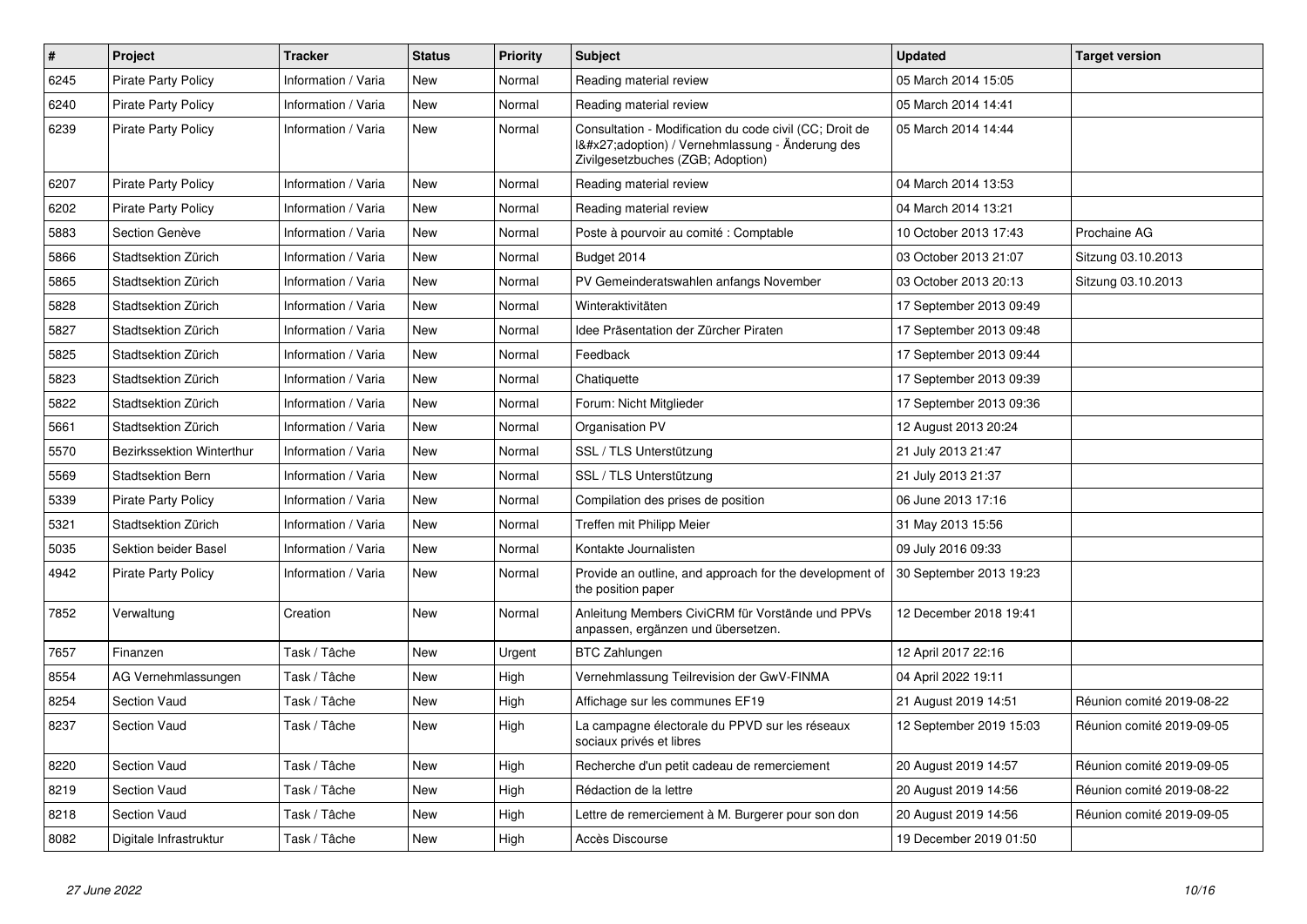| $\pmb{\#}$ | Project                | <b>Tracker</b> | <b>Status</b> | <b>Priority</b> | <b>Subject</b>                                                                                                                                                                              | <b>Updated</b>          | <b>Target version</b>       |
|------------|------------------------|----------------|---------------|-----------------|---------------------------------------------------------------------------------------------------------------------------------------------------------------------------------------------|-------------------------|-----------------------------|
| 8060       | Sektion Zürich         | Task / Tâche   | New           | High            | Mitglieder und andere potenzielle Kandidaten<br>durchtelefonieren                                                                                                                           | 03 April 2019 15:17     | Vorstandsitzung 2019-1      |
| 6438       | Sektion Bern           | Task / Tâche   | New           | High            | Probleme bei elektronischer Zählung der Stimmzettel in<br>der Stadt Bern                                                                                                                    | 28 May 2014 10:18       |                             |
| 6389       | Sektion Bern           | Task / Tâche   | New           | High            | Datenschutz Problem BE Gemeinden                                                                                                                                                            | 28 April 2014 22:11     |                             |
| 5702       | Stadtsektion Zürich    | Task / Tâche   | New           | High            | Standaktionen koordinieren                                                                                                                                                                  | 03 October 2013 20:56   | Sitzung 03.10.2013          |
| 8556       | AG Vernehmlassungen    | Task / Tâche   | <b>New</b>    | Normal          | Vernehmlassung 2021/80 Bundesgesetz über die<br>Bearbeitung von Flugpassagierdaten zur Bekämpfung<br>von terroristischen und anderen schweren Straftaten<br>(Flugpassagierdatengesetz, FPG) | 04 April 2022 17:30     |                             |
| 8555       | AG Vernehmlassungen    | Task / Tâche   | New           | Normal          | Vernehmlassung 2022/19 Bundesgesetz über die<br>elektronische Identität und die Vertrauensinfrastruktur<br>(E-ID-Gesetz, BGEID)                                                             | 04 April 2022 17:29     |                             |
| 8547       | Vorstand - Comité PPS  | Task / Tâche   | New           | Normal          | Budget für die NR Wahlen                                                                                                                                                                    | 15 March 2022 21:14     |                             |
| 8542       | AG Vernehmlassungen    | Task / Tâche   | New           | Normal          | Vernehmlassung 2022/6 Bundesbeschluss zur<br>nationalen Umsetzung des OECD/G-20 Projekts zur<br>Besteuerung der digitalen Wirtschaft (SR 101)                                               | 13 April 2022 06:34     |                             |
| 8519       | AG Vernehmlassungen    | Task / Tâche   | New           | Normal          | Vernehmlassung 2021/80 Bundesgesetz über die<br>Bearbeitung von Flugpassagierdaten zur Bekämpfung<br>von terroristischen und anderen schweren Straftaten<br>(Flugpassagierdatengesetz, FPG) | 10 February 2022 06:24  |                             |
| 8421       | Sektion beider Basel   | Task / Tâche   | New           | Normal          | Aktuelle Vernehmlassungen                                                                                                                                                                   | 02 October 2020 00:09   |                             |
| 8385       | Vorstand - Comité PPS  | Task / Tâche   | <b>New</b>    | Normal          | Strategie oder Massnahmenplan für Mitgliederwerbung                                                                                                                                         | 09 December 2019 20:33  | PPS Meeting 09.12.2019      |
| 8381       | Vorstand - Comité PPS  | Task / Tâche   | New           | Normal          | Notiz/Eintrag von Berechtigungen für Mitgleider im<br><b>Members</b>                                                                                                                        | 08 December 2019 10:30  | PPS Meeting 09.12.2019      |
| 8354       | Vorstand - Comité PPS  | Task / Tâche   | New           | Normal          | Also for Italian/Tessin                                                                                                                                                                     | 29 October 2019 10:57   |                             |
| 8337       | Vorstand - Comité PPS  | Task / Tâche   | <b>New</b>    | Normal          | Änderung Begrüssung Neu Mitglieder                                                                                                                                                          | 24 October 2019 07:05   |                             |
| 8334       | Vorstand - Comité PPS  | Task / Tâche   | New           | Normal          | Übersetzung Positionspapiere                                                                                                                                                                | 30 September 2019 20:29 |                             |
| 8327       | <b>Section Vaud</b>    | Task / Tâche   | New           | Normal          | Transmission de matériel de notre parti pour les<br>élections fédérales à la BNS                                                                                                            | 26 September 2019 19:27 | Réunion comité 2019-10-31   |
| 8255       | Vorstand - Comité PPS  | Task / Tâche   | New           | Normal          | Überarbeitung des Piraten Quiz                                                                                                                                                              | 21 August 2019 20:50    |                             |
| 8253       | <b>Section Vaud</b>    | Task / Tâche   | New           | Normal          | Plate-forme EF19 vidéo de la rts                                                                                                                                                            | 21 August 2019 14:43    | Réunion comité 2019-08-22   |
| 8252       | Section Vaud           | Task / Tâche   | New           | Normal          | Création d'un compte LinkedIn pour le PPVD                                                                                                                                                  | 21 August 2019 14:47    | Réunion comité 2019-08-22   |
| 8248       | Finanzen               | Task / Tâche   | New           | Normal          | Budget 2020                                                                                                                                                                                 | 19 August 2019 18:25    |                             |
| 8238       | Digitale Infrastruktur | Task / Tâche   | New           | Normal          | Verify and document backup solution                                                                                                                                                         | 15 December 2019 12:11  |                             |
| 8195       | Vorstand - Comité PPS  | Task / Tâche   | New           | Normal          | Bestimmung von Dossier- und Themenverantwortlichen<br>Désignation des responsables de dossiers et de sujets                                                                                 | 08 July 2019 08:37      | Vorstandssitzung 2019 07 08 |
| 8160       | Section Vaud           | Task / Tâche   | New           | Normal          | Région de Nyon et Twitter                                                                                                                                                                   | 13 June 2019 17:05      | Réunion comité 2019-06-13   |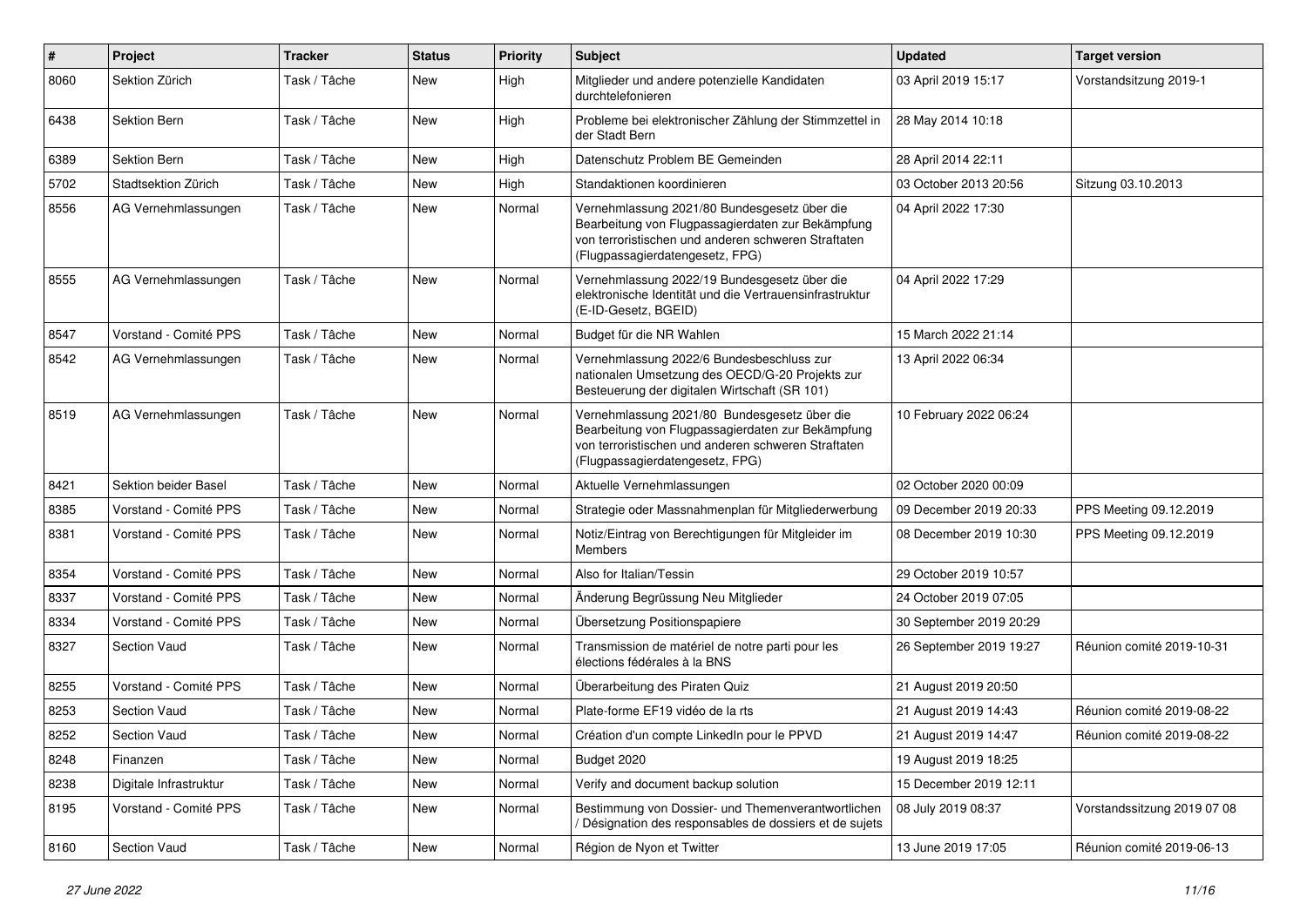| $\#$ | Project                              | <b>Tracker</b> | <b>Status</b> | <b>Priority</b> | Subject                                                                                                                                    | <b>Updated</b>         | <b>Target version</b>          |
|------|--------------------------------------|----------------|---------------|-----------------|--------------------------------------------------------------------------------------------------------------------------------------------|------------------------|--------------------------------|
| 8117 | Vorstand - Comité PPS                | Task / Tâche   | <b>New</b>    | Normal          | Procédure de communication entre les membres du<br>comité du PPS // Kommunikationsverfahren zwischen<br>den Mitgliedern des PPS-Vorstand   | 14 October 2019 19:26  | Vorstandssitzung 2019 06 24    |
| 8079 | Sektion Zürich                       | Task / Tâche   | <b>New</b>    | Normal          | Fotograf buchen                                                                                                                            | 04 May 2019 19:52      |                                |
| 8078 | Sektion Zürich                       | Task / Tâche   | New           | Normal          | Überblick über Dorf-, Quartier-, Regionalzeitungen                                                                                         | 04 May 2019 19:52      |                                |
| 8077 | Sektion Zürich                       | Task / Tâche   | New           | Normal          | Mitglieder-Postversand                                                                                                                     | 03 May 2019 09:01      |                                |
| 8063 | Sektion Zürich                       | Task / Tâche   | <b>New</b>    | Normal          | Vorbereitungen Aufstellungsversammlung                                                                                                     | 18 April 2019 17:41    | Vorstandsitzung 2019-1         |
| 8061 | Sektion Zürich                       | Task / Tâche   | New           | Normal          | Kontovollmachten geregelt kriegen                                                                                                          | 02 April 2019 18:15    | Vorstandsitzung 2019-1         |
| 8059 | Sektion Zürich                       | Task / Tâche   | <b>New</b>    | Normal          | Wahlprogramm 2019                                                                                                                          | 14 May 2019 15:33      | Vorstandsitzung 2019-1         |
| 8001 | Finanzen                             | Task / Tâche   | <b>New</b>    | Normal          | Fehlende Finanzdaten / Jahre auf der Homepage mit<br>entsprechenden Forumalren ergänzen                                                    | 01 December 2018 17:35 |                                |
| 8000 | Finanzen                             | Task / Tâche   | New           | Normal          | Mitgliederbeiträge der Sektionen                                                                                                           | 01 December 2018 16:34 |                                |
| 7999 | Verwaltung                           | Task / Tâche   | <b>New</b>    | Normal          | Neuer Willkommens-Text nach Aufnahme als Mitglied                                                                                          | 01 October 2020 23:09  |                                |
| 7998 | Press and Public Relations           | Task / Tâche   | <b>New</b>    | Normal          | Presseverteiler im PressCRM aktualisieren sowie<br>ergänzen                                                                                | 01 December 2018 13:05 |                                |
| 7997 | Verwaltung                           | Task / Tâche   | New           | Normal          | Online Anmeldung Mitglied                                                                                                                  | 01 October 2020 23:12  |                                |
| 7986 | Grafik und Design                    | Task / Tâche   | <b>New</b>    | Normal          | Datenv von Grafik/Design auf einer Instanz der PPS<br>hosten                                                                               | 22 January 2019 12:54  |                                |
| 7975 | <b>Pirate Party Policy</b>           | Task / Tâche   | New           | Normal          | Änderung des Betäubungsmittelgesetzes und<br>Verordnung über Pilotversuche nach dem<br>Betäubungsmittelgesetz (Pilotversuche mit Cannabis) | 04 March 2019 14:49    |                                |
| 7906 | <b>Section Vaud</b>                  | Task / Tâche   | <b>New</b>    | Normal          | Organisation et planification de la 2ème AGE 2018                                                                                          | 14 June 2018 14:55     | Réunion comité 14.06.2018      |
| 7863 | <b>Section Vaud</b>                  | Task / Tâche   | <b>New</b>    | Normal          | Compte Twitter PPVD                                                                                                                        | 14 April 2018 09:24    | Réunion comité 19.04.2018      |
| 7862 | Section Vaud                         | Task / Tâche   | New           | Normal          | Mise à jour de la page wiki des PV                                                                                                         | 14 April 2018 09:21    | Réunion comité 19.04.2018      |
| 7828 | <b>Section Vaud</b>                  | Task / Tâche   | <b>New</b>    | Normal          | Communication sur le 14 avril                                                                                                              | 05 April 2018 16:42    | Réunion comité 05.04.2018      |
| 7801 | <b>Section Vaud</b>                  | Task / Tâche   | <b>New</b>    | Normal          | Election de vérificateurs de comptes                                                                                                       | 08 February 2018 18:58 |                                |
| 7739 | Sektion Wallis / section<br>valaisan | Task / Tâche   | New           | Normal          | GV2017                                                                                                                                     | 20 August 2017 09:00   | GV2017                         |
| 7522 | <b>Section Vaud</b>                  | Task / Tâche   | <b>New</b>    | Normal          | Les modalités éléctorales 2017                                                                                                             | 22 October 2016 13:43  | Réunion de Comité - 20.10.2016 |
| 7521 | <b>Section Vaud</b>                  | Task / Tâche   | New           | Normal          | Création d'une newsletter et appel à la candidature<br>Election cantonale                                                                  | 22 October 2016 13:37  | Réunion de Comité - 20.10.2016 |
| 7516 | Sektion Zürich                       | Task / Tâche   | New           | Normal          | Kalender abonnieren auf Website fixen                                                                                                      | 02 April 2019 18:11    | Vorstandsitzung 2019-1         |
| 7505 | Section Vaud                         | Task / Tâche   | New           | Normal          | Recherche de la salle pour le 8 décembre                                                                                                   | 06 October 2016 22:17  | Réunion de Comité - 20.10.2016 |
| 7500 | Section Vaud                         | Task / Tâche   | New           | Normal          | Création d'un programme de communication vaudois                                                                                           | 04 October 2016 17:54  | Réunion de Comité - 6.10.2016  |
| 7499 | Section Vaud                         | Task / Tâche   | New           | Normal          | Mise à jour logiciel du site web                                                                                                           | 04 October 2016 17:50  | Réunion de Comité - 6.10.2016  |
| 7498 | Section Vaud                         | Task / Tâche   | New           | Normal          | Mise au propre du programme vaudois                                                                                                        | 04 October 2016 17:45  | Réunion de Comité - 6.10.2016  |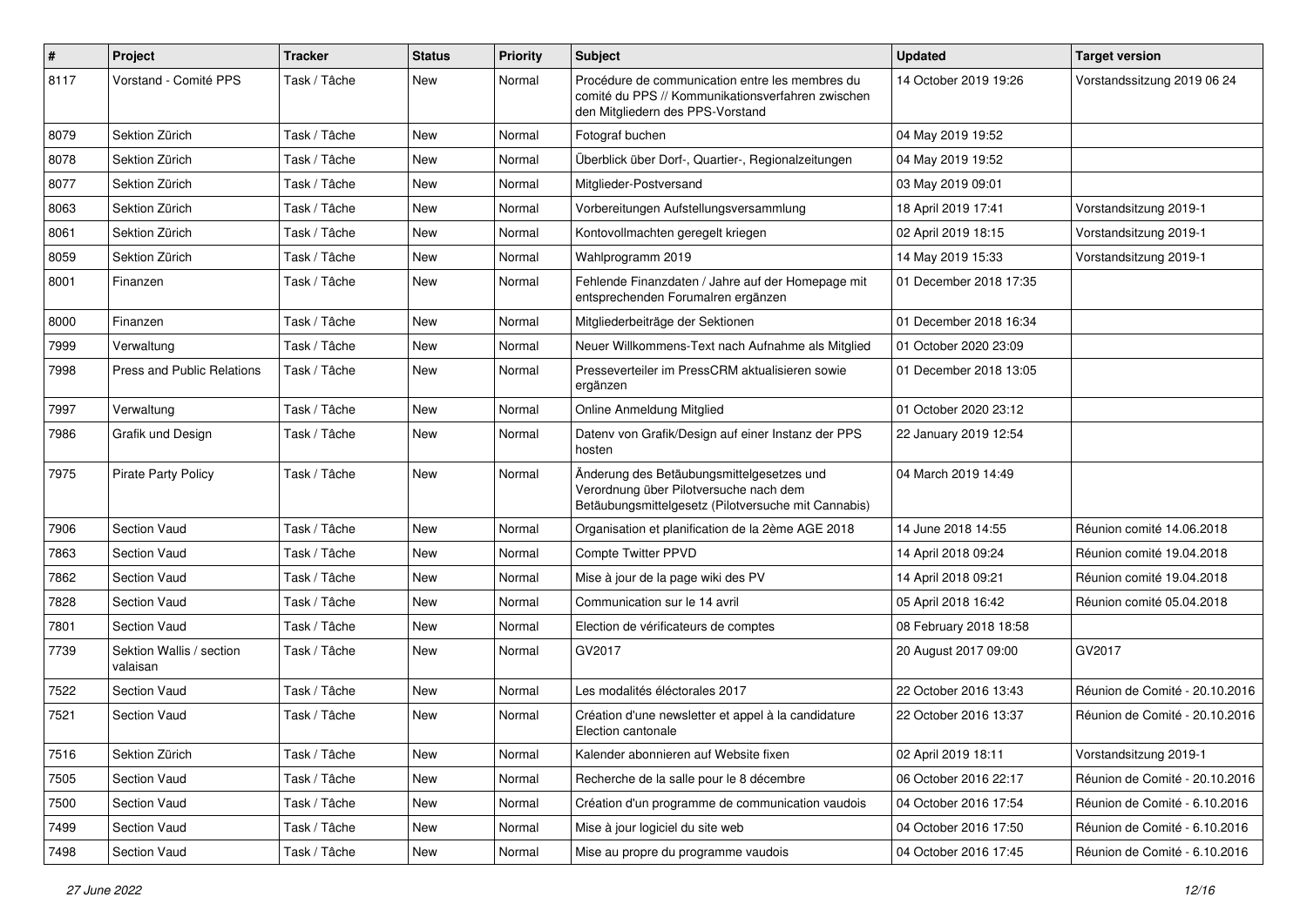| $\vert$ # | Project                              | <b>Tracker</b> | <b>Status</b> | Priority | <b>Subject</b>                                                                                        | <b>Updated</b>          | <b>Target version</b>                  |
|-----------|--------------------------------------|----------------|---------------|----------|-------------------------------------------------------------------------------------------------------|-------------------------|----------------------------------------|
| 7497      | Section Vaud                         | Task / Tâche   | New           | Normal   | Mise à jour du calendrier du site web                                                                 | 04 October 2016 17:42   | Réunion de Comité - 6.10.2016          |
| 7491      | <b>Section Vaud</b>                  | Task / Tâche   | <b>New</b>    | Normal   | Comité de campagne élections cantonales 2017                                                          | 22 September 2016 21:53 | Réunion de Comité - 6.10.2016          |
| 7465      | <b>Section Vaud</b>                  | Task / Tâche   | New           | Normal   | Newsletter septembre                                                                                  | 25 August 2016 08:00    |                                        |
| 7381      | <b>Section Vaud</b>                  | Task / Tâche   | <b>New</b>    | Normal   | Mise en place d'un outil de sondage                                                                   | 09 July 2016 09:42      | Réunion de comité - 14 juillet<br>2016 |
| 7363      | <b>Section Vaud</b>                  | Task / Tâche   | <b>New</b>    | Normal   | Modifications des statuts pour la banque                                                              | 25 June 2016 16:55      | Réunion du comité - 2 juillet<br>2016  |
| 7321      | Sektion Zürich                       | Task / Tâche   | New           | Normal   | Auswertung Mitgliederversand                                                                          | 11 October 2016 17:11   |                                        |
| 7199      | <b>Section Vaud</b>                  | Task / Tâche   | New           | Normal   | Mise en place de la pétition evoting                                                                  | 11 March 2016 16:46     |                                        |
| 7001      | Sektion beider Basel                 | Task / Tâche   | New           | Normal   | Online Infos/Struktur aktualisieren und überarbeiten                                                  | 28 November 2015 10:44  |                                        |
| 6854      | Sektion Zürich                       | Task / Tâche   | <b>New</b>    | Normal   | Website                                                                                               | 07 April 2019 07:36     | Vorstandsitzung 2019-1                 |
| 6850      | Sektion Zürich                       | Task / Tâche   | New           | Normal   | Fundraising                                                                                           | 27 August 2015 18:40    | Vorstandssitzung 2015-08-27            |
| 6778      | Sektion Zürich                       | Task / Tâche   | New           | Normal   | Wahlkampf-Wissen im Wiki festhalten                                                                   | 22 April 2015 18:29     | Vorstandssitzung 2015-04-22            |
| 6487      | Sektion Wallis / section<br>valaisan | Task / Tâche   | New           | Normal   | Sektionsdateien Lagerung                                                                              | 20 August 2017 08:55    | GV2017                                 |
| 6378      | <b>Pirate Party Policy</b>           | Task / Tâche   | New           | Normal   | Vernehmlassung: Informationssicherheitsgesetz                                                         | 22 April 2014 12:11     |                                        |
| 6255      | <b>Pirate Party Policy</b>           | Task / Tâche   | New           | Normal   | Positionspapier Rechtsstaat updaten                                                                   | 21 November 2015 16:11  |                                        |
| 6254      | <b>Pirate Party Policy</b>           | Task / Tâche   | <b>New</b>    | Normal   | Positionspapier Suchtpolitik updaten                                                                  | 21 November 2015 16:12  |                                        |
| 6248      | <b>Pirate Party Policy</b>           | Task / Tâche   | New           | Normal   | Communication - press release - communication interne<br>-> via pages de sections, twitter & facebook | 05 March 2014 15:16     |                                        |
| 6247      | <b>Pirate Party Policy</b>           | Task / Tâche   | New           | Normal   | Rédaction du rapport et de la lettre d'accompagnement                                                 | 05 March 2014 15:15     |                                        |
| 6246      | <b>Pirate Party Policy</b>           | Task / Tâche   | New           | Normal   | Development of the PPS report on the consultation                                                     | 05 March 2014 15:13     |                                        |
| 6243      | <b>Pirate Party Policy</b>           | Task / Tâche   | <b>New</b>    | Normal   | Communication - press release - communication interne<br>-> via pages de sections, twitter & facebook | 05 March 2014 14:55     |                                        |
| 6242      | <b>Pirate Party Policy</b>           | Task / Tâche   | New           | Normal   | Rédaction du rapport et de la lettre d'accompagnement                                                 | 05 March 2014 14:57     |                                        |
| 6241      | <b>Pirate Party Policy</b>           | Task / Tâche   | New           | Normal   | Development of the PPS report on the consultation                                                     | 05 March 2014 14:44     |                                        |
| 6224      | <b>Pirate Party Policy</b>           | Task / Tâche   | <b>New</b>    | Normal   | Publication - Diffusion aux sections                                                                  | 04 March 2014 15:19     |                                        |
| 6223      | <b>Pirate Party Policy</b>           | Task / Tâche   | <b>New</b>    | Normal   | traduction                                                                                            | 04 March 2014 15:19     |                                        |
| 6219      | Pirate Party Policy                  | Task / Tâche   | New           | Normal   | Position guideline development planning                                                               | 04 March 2014 14:49     |                                        |
| 6218      | <b>Pirate Party Policy</b>           | Task / Tâche   | New           | Normal   | Position guideline development                                                                        | 04 March 2014 14:49     |                                        |
| 6217      | <b>Pirate Party Policy</b>           | Task / Tâche   | <b>New</b>    | Normal   | XML Formatting for bootstrap integration                                                              | 04 March 2014 14:38     |                                        |
| 6216      | <b>Pirate Party Policy</b>           | Task / Tâche   | <b>New</b>    | Normal   | Translation of all missing elements of the PPS program<br>draft                                       | 04 March 2014 14:39     |                                        |
| 6215      | <b>Pirate Party Policy</b>           | Task / Tâche   | New           | Normal   | Development of the "Economy" section                                                                  | 04 March 2014 14:36     |                                        |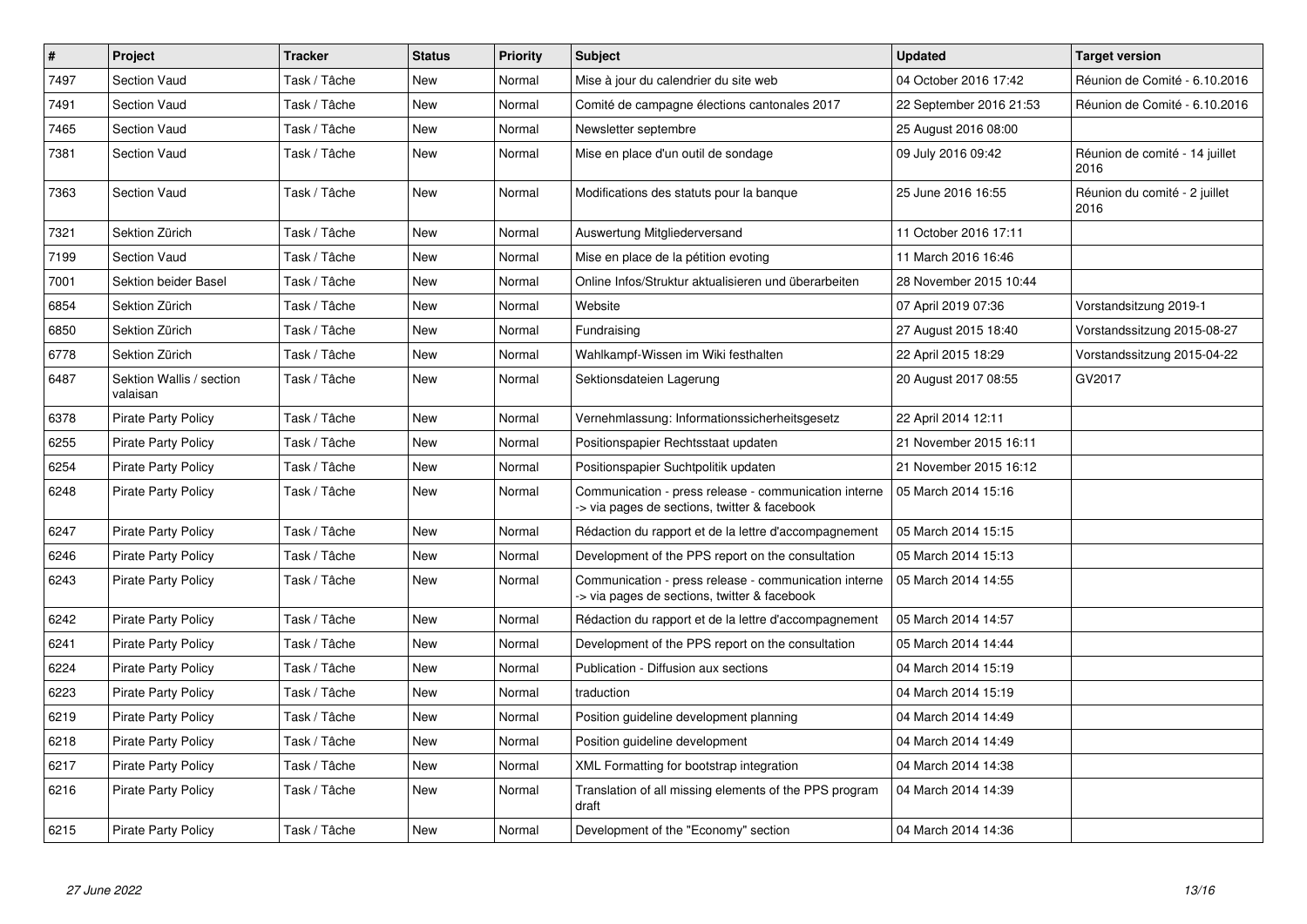| $\pmb{\#}$ | <b>Project</b>                       | <b>Tracker</b> | <b>Status</b> | <b>Priority</b> | <b>Subject</b>                                                                                                                                             | <b>Updated</b>          | <b>Target version</b> |
|------------|--------------------------------------|----------------|---------------|-----------------|------------------------------------------------------------------------------------------------------------------------------------------------------------|-------------------------|-----------------------|
| 6214       | Pirate Party Policy                  | Task / Tâche   | <b>New</b>    | Normal          | Development of the "Patrimoine Commun" section of<br>PPS Program                                                                                           | 04 March 2014 14:33     |                       |
| 6213       | <b>Pirate Party Policy</b>           | Task / Tâche   | New           | Normal          | Development of the "Environment" section                                                                                                                   | 04 March 2014 14:28     |                       |
| 6212       | <b>Pirate Party Policy</b>           | Task / Tâche   | New           | Normal          | Development of the "Security" section                                                                                                                      | 04 March 2014 14:33     |                       |
| 6211       | <b>Pirate Party Policy</b>           | Task / Tâche   | <b>New</b>    | Normal          | Development of the "Etat de droit" section                                                                                                                 | 04 March 2014 14:34     |                       |
| 6210       | <b>Pirate Party Policy</b>           | Task / Tâche   | New           | Normal          | Development of the Area verbiage                                                                                                                           | 04 March 2014 14:34     |                       |
| 6209       | <b>Pirate Party Policy</b>           | Task / Tâche   | <b>New</b>    | Normal          | PPS Program development                                                                                                                                    | 04 March 2014 14:17     |                       |
| 6205       | <b>Pirate Party Policy</b>           | Task / Tâche   | <b>New</b>    | Normal          | Development of the PPS report on the consultation                                                                                                          | 04 March 2014 13:32     |                       |
| 6201       | <b>Pirate Party Policy</b>           | Task / Tâche   | <b>New</b>    | Normal          | Consultation - Modification du Code des obligations<br>(Droit des raisons de commerce) / Vernehmlassung -<br>Änderung des Obligationenrechts (Firmenrecht) | 04 March 2014 13:21     |                       |
| 6120       | Sektion Wallis / section<br>valaisan | Task / Tâche   | New           | Normal          | Website Optimierung                                                                                                                                        | 20 August 2017 08:32    | GV2017                |
| 6015       | Stadtsektion Zürich                  | Task / Tâche   | New           | Normal          | Stellungsnahme zu Teilrevision BZO                                                                                                                         | 04 December 2013 11:14  |                       |
| 5999       | <b>Bezirkssektion Winterthur</b>     | Task / Tâche   | <b>New</b>    | Normal          | Datenschutz von Steuer- und Einwohnerdaten                                                                                                                 | 21 November 2013 20:52  |                       |
| 5915       | Sektion Zürich                       | Task / Tâche   | New           | Normal          | Positionspapier «Laizismus»                                                                                                                                | 06 November 2014 18:48  |                       |
| 5832       | Stadtsektion Zürich                  | Task / Tâche   | <b>New</b>    | Normal          | Meet the Pirates, Stammtisch Upgrade                                                                                                                       | 17 September 2013 10:06 |                       |
| 5831       | Stadtsektion Zürich                  | Task / Tâche   | New           | Normal          | Festlegen Vorstand Sitzungen PP Züri                                                                                                                       | 17 September 2013 09:51 |                       |
| 5830       | Stadtsektion Zürich                  | Task / Tâche   | New           | Normal          | <b>PP Patente</b>                                                                                                                                          | 17 September 2013 09:51 |                       |
| 5829       | Stadtsektion Zürich                  | Task / Tâche   | New           | Normal          | Who cares?                                                                                                                                                 | 17 September 2013 09:50 |                       |
| 5787       | Bezirkssektion Winterthur            | Task / Tâche   | <b>New</b>    | Normal          | Sparen 14 durchsehen                                                                                                                                       | 04 September 2013 20:19 | Parley 19             |
| 5664       | Stadtsektion Zürich                  | Task / Tâche   | <b>New</b>    | Normal          | Forum Stadt-Zürich beantragen                                                                                                                              | 07 August 2013 21:17    |                       |
| 5373       | Sektion beider Basel                 | Task / Tâche   | New           | Normal          | Prozess für Spender erstellen/festhalten                                                                                                                   | 12 February 2015 19:15  |                       |
| 5347       | Bezirkssektion Winterthur            | Task / Tâche   | New           | Normal          | Unverschuldet abgewählt                                                                                                                                    | 08 June 2013 15:45      | Parley 17 (13.6.2013) |
| 5346       | Bezirkssektion Winterthur            | Task / Tâche   | New           | Normal          | Holidi                                                                                                                                                     | 08 June 2013 15:47      | Parley 17 (13.6.2013) |
| 5293       | Stadtsektion Zürich                  | Task / Tâche   | New           | Normal          | Lokation nächste fliegende Stammtische festlegen und<br>kommunizieren                                                                                      | 27 May 2013 18:59       | Stammtisch 27.05.2013 |
| 5227       | Bezirkssektion Winterthur            | Task / Tâche   | New           | Normal          | Gesamtkostenrechnung Neuhegi                                                                                                                               | 15 May 2013 20:53       | Parley 16 (6.6.2013)  |
| 5217       | Bezirkssektion Winterthur            | Task / Tâche   | New           | Normal          | Pressemitteilung Stimmparolen                                                                                                                              | 12 May 2013 19:39       |                       |
| 5068       | <b>Pirate Party Policy</b>           | Task / Tâche   | New           | Normal          | Fehlende Position zu Whistleblowing                                                                                                                        | 21 November 2015 16:13  |                       |
| 5104       | Sektion beider Basel                 | Task / Tâche   | New           | Low             | Automatisierte Verfolgung der Tätigkeiten des Grossrats<br><b>Basel-Stadt</b>                                                                              | 23 April 2015 18:59     |                       |
| 8364       | Digitale Infrastruktur               | Motion         | New           | Normal          | Aufräumen Redmine + OTRS Zugriffe/Zuständigkeiten                                                                                                          | 10 February 2022 15:58  |                       |
| 8347       | Digitale Infrastruktur               | Motion         | <b>New</b>    | Normal          | Roadmap AG DI                                                                                                                                              | 09 May 2020 20:12       |                       |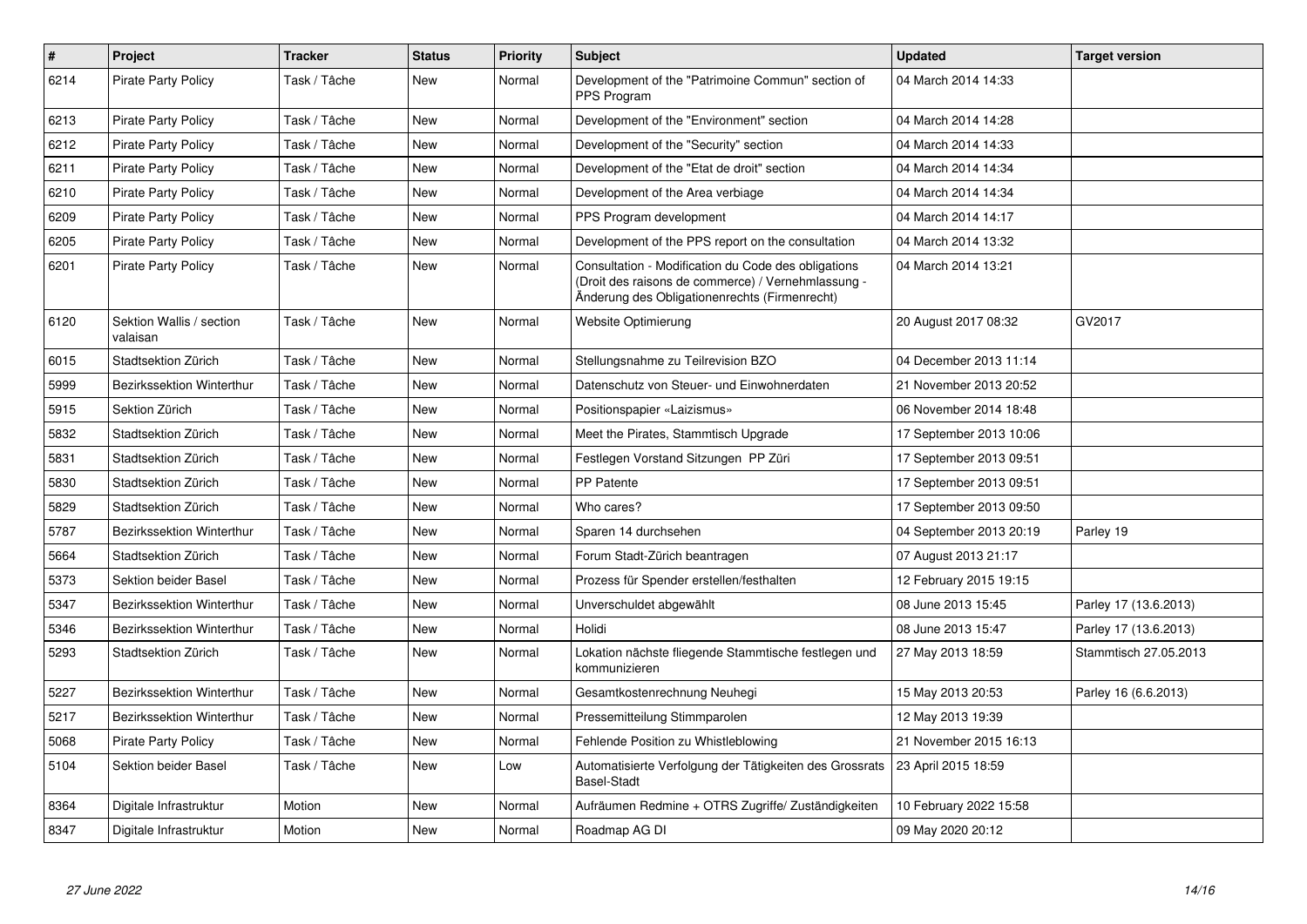| $\pmb{\#}$ | Project                                   | <b>Tracker</b> | <b>Status</b> | <b>Priority</b> | <b>Subject</b>                                                                                    | <b>Updated</b>         | <b>Target version</b>                                         |
|------------|-------------------------------------------|----------------|---------------|-----------------|---------------------------------------------------------------------------------------------------|------------------------|---------------------------------------------------------------|
| 7365       | Section Genève                            | Motion         | <b>New</b>    | Normal          | Prise de position pour les votations cantonales du 25<br>septembre 2016                           | 27 June 2016 10:01     |                                                               |
| 7364       | Section Genève                            | Motion         | New           | Normal          | Prise de position pour les votations fédérales du 25<br>septembre 2016                            | 27 June 2016 10:00     |                                                               |
| 6783       | <b>Bezirkssektion Winterthur</b>          | Motion         | <b>New</b>    | Normal          | Bearbeitung von info@ Mails                                                                       | 17 April 2015 07:52    | 20150423 Stammtisch                                           |
| 6773       | Sektion Zürich                            | Motion         | New           | Normal          | Konstituierung: Aufgabenverteilung im Vorstand                                                    | 03 April 2019 16:02    | Vorstandsitzung 2019-1                                        |
| 6517       | Sektion Wallis / section<br>valaisan      | Motion         | <b>New</b>    | Normal          | Cours de sensibilisation et de protections des données<br>informatiques aux élus du Grand Conseil | 20 August 2017 08:48   | Existierende/Funktionierende<br>Datenschutz- und GIDA Behörde |
| 6455       | Sektion St. Gallen und beide<br>Appenzell | Motion         | New           | Normal          | Strategie: Stadt zuerst stärken?                                                                  | 30 July 2014 15:29     | Vorstand 2014-07-30                                           |
| 5914       | Stadtsektion Zürich                       | Motion         | New           | Normal          | Hilferuf von Mitglied -> Wahlkampfthema                                                           | 13 November 2013 21:08 |                                                               |
| 5869       | Stadtsektion Zürich                       | Motion         | New           | Normal          | Prov. Budget 2014                                                                                 | 03 October 2013 21:41  | PV2013 2                                                      |
| 5868       | Stadtsektion Zürich                       | Motion         | <b>New</b>    | Normal          | Mitgliederbeitrag 2014 festlegen                                                                  | 31 October 2013 21:33  | PV2013 2                                                      |
| 5867       | Stadtsektion Zürich                       | Motion         | New           | Normal          | Gemeinderatswahl Listen gestalten                                                                 | 03 October 2013 21:18  | PV2013_2                                                      |
| 5715       | Bezirkssektion Winterthur                 | Motion         | New           | Normal          | Unterstützung Verein FamilienStärken                                                              | 19 August 2013 16:38   | Parley 19                                                     |
| 5634       | <b>Pirate Party Policy</b>                | Motion         | New           | Normal          | Weiterentwicklung Rechtsstaatpapier                                                               | 31 July 2013 17:10     |                                                               |
| 5512       | Sektion Wallis / section<br>valaisan      | Motion         | New           | Normal          | CryptoParty                                                                                       | 06 April 2014 23:43    | 20140414 Mumblemeeting                                        |
| 8557       | Digitale Infrastruktur                    | Motion         | New           | Low             | Twitter Mastodon sync service                                                                     | 05 April 2022 17:54    |                                                               |
| 6456       | Sektion St. Gallen und beide<br>Appenzell | Todo / A Faire | New           | Normal          | Bitcoin für Sektionsspenden                                                                       | 10 June 2014 19:55     |                                                               |
| 6454       | Sektion St. Gallen und beide<br>Appenzell | Todo / A Faire | New           | Normal          | Überwacht die Überwacher                                                                          | 30 July 2014 15:31     | Vorstand 2014-07-30                                           |
| 6413       | Sektion St. Gallen und beide<br>Appenzell | Todo / A Faire | <b>New</b>    | Normal          | Adhocracy testen und ggf. implementieren                                                          | 30 July 2014 15:30     | Vorstand next                                                 |
| 6412       | Sektion St. Gallen und beide<br>Appenzell | Todo / A Faire | <b>New</b>    | Normal          | Mumblerechte                                                                                      | 10 June 2014 18:53     | Vorstand next                                                 |
| 6411       | Sektion St. Gallen und beide<br>Appenzell | Todo / A Faire | <b>New</b>    | Normal          | Postadresse zu mir                                                                                | 30 July 2014 15:32     | Vorstand 2014-07-30                                           |
| 6410       | Sektion St. Gallen und beide<br>Appenzell | Todo / A Faire | <b>New</b>    | Normal          | Mailinglisten                                                                                     | 10 June 2014 19:28     | Vorstand 2014-06-101                                          |
| 6408       | Sektion St. Gallen und beide<br>Appenzell | Todo / A Faire | <b>New</b>    | Normal          | Flaschenpost ausserordentliche PV                                                                 | 30 July 2014 15:34     |                                                               |
| 6351       | Sektion St. Gallen und beide<br>Appenzell | Todo / A Faire | <b>New</b>    | Normal          | Widerspruch Cablecom                                                                              | 05 April 2014 18:37    |                                                               |
| 6324       | Sektion St. Gallen und beide<br>Appenzell | Todo / A Faire | New           | Normal          | Steuererklärung 2013                                                                              | 30 July 2014 15:35     | Vorstand 2014-07-30                                           |